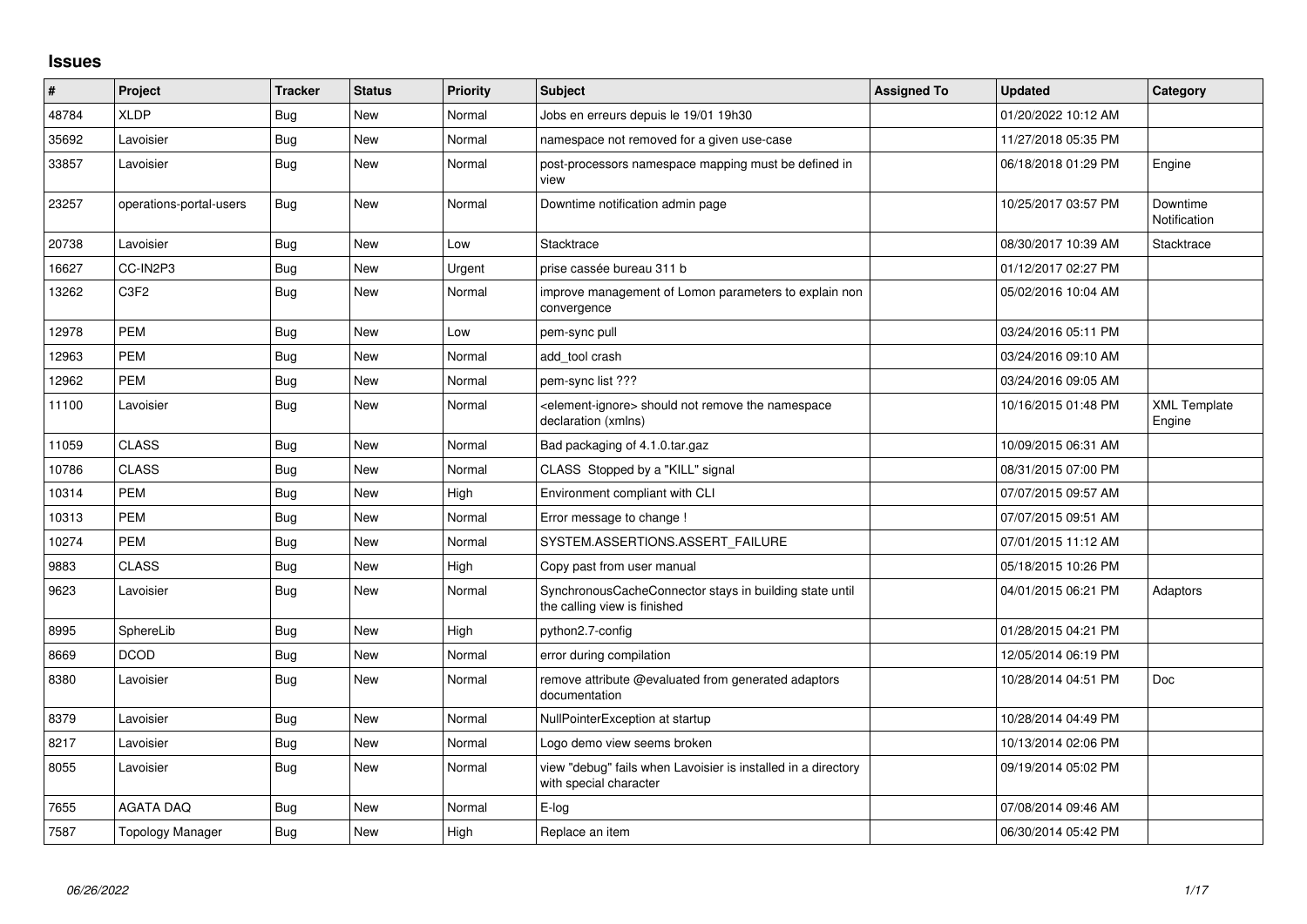| #    | Project                 | <b>Tracker</b> | <b>Status</b> | <b>Priority</b> | Subject                                                                   | <b>Assigned To</b>                 | <b>Updated</b>      | Category                         |
|------|-------------------------|----------------|---------------|-----------------|---------------------------------------------------------------------------|------------------------------------|---------------------|----------------------------------|
| 7566 | Lavoisier               | Bug            | New           | Low             | fields of view "form" are disabled when they have default<br>value        |                                    | 06/27/2014 04:53 PM | Console                          |
| 7490 | <b>Topology Manager</b> | Bug            | New           | Normal          | Needed libp42.so.1                                                        |                                    | 06/19/2014 11:15 PM | Core TM                          |
| 7465 | Lavoisier               | <b>Bug</b>     | New           | Normal          | fix all the relative URL used by the web console                          |                                    | 06/17/2014 04:57 PM | Console                          |
| 7073 | <b>Topology Manager</b> | <b>Bug</b>     | New           | Normal          | Off on GTS tree                                                           |                                    | 05/07/2014 04:55 PM | Core TM                          |
| 7040 | <b>Topology Manager</b> | <b>Bug</b>     | New           | Normal          | Fixing configure                                                          |                                    | 04/30/2014 03:46 PM | Core TM                          |
| 6062 | <b>CLASS</b>            | <b>Bug</b>     | New           | Normal          | FabricationPLant Parallelisation (in CLASS.cxx)                           |                                    | 02/10/2014 11:59 AM |                                  |
| 5765 | <b>AGATA DAQ</b>        | <b>Bug</b>     | New           | Normal          | Anode01                                                                   |                                    | 01/08/2014 02:44 PM |                                  |
| 5592 | <b>DCOD</b>             | <b>Bug</b>     | New           | Low             | environment test missing in ./configure                                   |                                    | 11/29/2013 11:19 AM |                                  |
| 5448 | ENX                     | <b>Bug</b>     | New           | Normal          | configure enx                                                             |                                    | 10/30/2013 10:31 AM | <b>ENX Core</b>                  |
| 4068 | Pipelet                 | <b>Bug</b>     | New           | High            | Tagging works randomly with konqueror                                     |                                    | 03/07/2013 10:39 AM | Web                              |
| 3834 | ENX                     | <b>Bug</b>     | New           | Low             | Removing data8 type for MM and MD                                         |                                    | 01/17/2013 06:08 PM | <b>ENX Core</b>                  |
| 2753 | Pipelet                 | <b>Bug</b>     | New           | Urgent          | retrieve hook name from source code                                       |                                    | 05/22/2012 02:36 PM |                                  |
| 1566 | Pipelet                 | <b>Bug</b>     | New           | Low             | Bug daemon cherrypy on Macintosh                                          |                                    | 05/10/2011 12:14 PM |                                  |
| 1561 | Smurf                   | <b>Bug</b>     | New           | Normal          | Smurf::RRD does not support "base"                                        |                                    | 04/13/2011 05:00 PM |                                  |
| 1437 | Pipelet                 | Bug            | New           | Normal          | str_parents not updated in time for glob_parent                           |                                    | 03/10/2011 05:51 PM |                                  |
| 1083 | Oval                    | <b>Bug</b>     | New           | Immediate       | oval log -gui                                                             |                                    | 11/16/2010 11:45 AM | <b>Command Line</b><br>Interface |
| 1082 | Oval                    | <b>Bug</b>     | New           | Low             | NO DIFF                                                                   |                                    | 11/16/2010 11:44 AM | Command Line<br>Interface        |
| 1003 | SphereLib               | <b>Bug</b>     | New           | Normal          | ps detection                                                              |                                    | 10/15/2010 01:51 PM |                                  |
| 938  | SphereLib               | <b>Bug</b>     | New           | Low             | Construction icosahedron                                                  |                                    | 09/29/2010 11:32 AM |                                  |
| 714  | TReqS                   | <b>Bug</b>     | New           | High            | Annuler un staging en cours                                               |                                    | 03/24/2015 04:34 PM |                                  |
| 432  | Smurf                   | Bug            | New           | High            | creation de fichiers vides                                                |                                    | 04/23/2021 11:44 AM |                                  |
| 9558 | TReqS                   | Bug            | New           | Normal          | hpss_cache                                                                | <b>Brinette</b><br>Pierre-Emmanuel | 04/14/2015 04:15 PM |                                  |
| 905  | Oval                    | <b>Bug</b>     | New           | Urgent          | Use of parenthesis in diffline regular expression                         | <b>Chamont David</b>               | 09/14/2010 06:17 PM | Diff command                     |
| 172  | Oval                    | <b>Bug</b>     | New           | Urgent          | Automatic variables                                                       | <b>Chamont David</b>               | 10/02/2009 02:24 PM | Run command                      |
| 32   | Oval                    | <b>Bug</b>     | New           | Normal          | Write a more detailed configuration doc                                   | <b>Chamont David</b>               | 02/16/2009 07:18 PM | Documentation                    |
| 28   | Oval                    | Bug            | New           | Low             | "oval validate" should remove differences in "oval log"                   | <b>Chamont David</b>               | 12/08/2010 09:47 PM | Other                            |
| 27   | Oval                    | <b>Bug</b>     | New           | Low             | Some commands should not require a current valid<br>directory             | Chamont David                      | 02/16/2009 06:51 PM | Site Customization<br>& Flavors  |
| 26   | Oval                    | Bug            | New           | Low             | Commands options not well propagated, when declared<br>within an OvalFile | Chamont David                      | 02/16/2009 06:50 PM | Implementation                   |
| 25   | Oval                    | <b>Bug</b>     | New           | Low             | Temporary files after a crash                                             | Chamont David                      | 02/16/2009 06:46 PM | Implementation                   |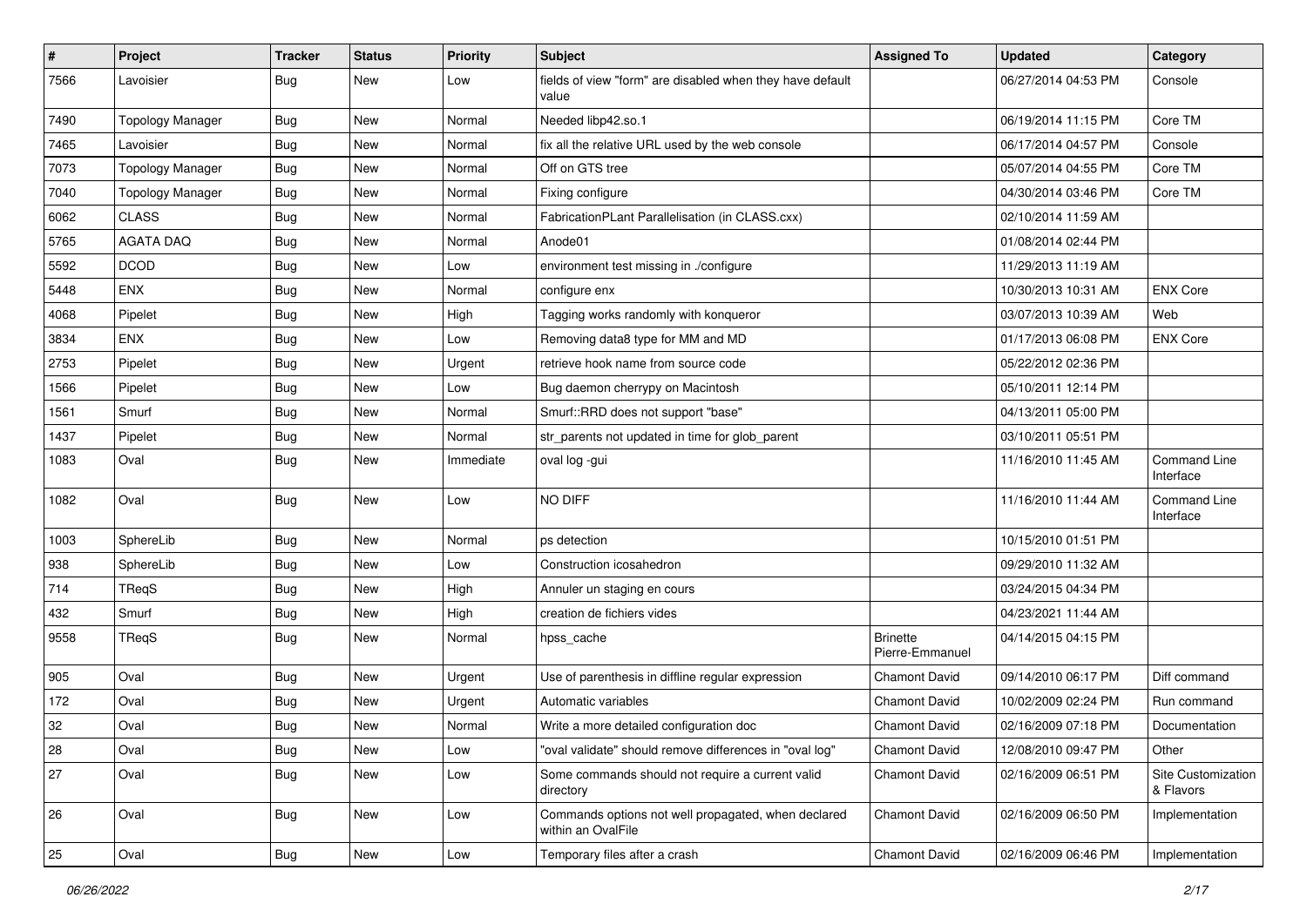| #     | Project                 | <b>Tracker</b> | <b>Status</b> | <b>Priority</b> | <b>Subject</b>                                                                                                            | <b>Assigned To</b>                 | <b>Updated</b>      | Category                      |
|-------|-------------------------|----------------|---------------|-----------------|---------------------------------------------------------------------------------------------------------------------------|------------------------------------|---------------------|-------------------------------|
| 22    | Oval                    | Bug            | New           | Low             | Deliver messages when ISA fails                                                                                           | <b>Chamont David</b>               | 02/16/2009 06:22 PM | Implementation                |
| 21    | Oval                    | <b>Bug</b>     | New           | Normal          | What happens when a subdirectory is reused in several<br>environments?                                                    | <b>Chamont David</b>               | 02/16/2009 07:00 PM | OvalFile                      |
| 12993 | ENX                     | <b>Bug</b>     | New           | Normal          | init.enx                                                                                                                  | Dosme Nicolas                      | 03/30/2016 02:37 PM | <b>ENX Core</b>               |
| 7736  | <b>Topology Manager</b> | Bug            | New           | High            | Generate electronic config files without GTS                                                                              | Legay Eric                         | 09/22/2014 05:12 PM | GUI                           |
| 7706  | <b>AGATA</b>            | <b>Bug</b>     | New           | Normal          | update IRC services                                                                                                       | Legay Eric                         | 07/10/2014 12:35 PM |                               |
| 7046  | <b>Topology Manager</b> | <b>Bug</b>     | New           | Normal          | password hardcoded                                                                                                        | Legay Eric                         | 05/06/2014 09:54 AM | Core TM                       |
| 5447  | <b>ENX</b>              | Bug            | New           | Low             | make distclean - DCOD                                                                                                     | Legay Eric                         | 11/13/2013 04:05 PM | <b>ENX Core</b>               |
| 13226 | <b>CLASS</b>            | <b>Bug</b>     | New           | Normal          | Typo in prompt                                                                                                            | <b>LENIAU Baptiste</b>             | 04/28/2016 01:44 AM |                               |
| 351   | RIsngCons               | Bug            | New           | Urgent          | Refresh only on action                                                                                                    | <b>Puel Mattieu</b>                | 04/08/2016 04:07 PM |                               |
| 29154 | Lavoisier               | Bug            | New           | Normal          | wrong context when mixing <element-create-as-parent><br/>and <element-create></element-create></element-create-as-parent> | Reynaud Sylvain                    | 03/06/2018 11:09 AM | <b>XML Template</b><br>Engine |
| 27459 | Lavoisier               | <b>Bug</b>     | New           | Normal          | namespace disappear when root node is renamed                                                                             | Reynaud Sylvain                    | 01/31/2018 02:44 PM | <b>XML Template</b><br>Engine |
| 26766 | Lavoisier               | Bug            | New           | Low             | prefix-namespace mapping is moved to the wrong node                                                                       | Reynaud Sylvain                    | 01/03/2018 05:32 PM | <b>XML Template</b><br>Engine |
| 723   | Pipelet                 | <b>Bug</b>     | Assigned      | Urgent          | Timers on lock                                                                                                            | <b>Betoule Marc</b>                | 03/08/2011 09:07 PM | Engine                        |
| 1438  | TReqS                   | <b>Bug</b>     | Assigned      | Normal          | Verifier le status des queues dans tregs                                                                                  | <b>Brinette</b><br>Pierre-Emmanuel | 03/24/2015 04:13 PM |                               |
| 17192 | LC <sub>2</sub>         | <b>Bug</b>     | Assigned      | Normal          | The channel 1 is wrongly displayed as 0 even if correctly<br>used                                                         | Lafage Vincent                     | 03/16/2017 05:18 PM |                               |
| 13261 | C <sub>3F2</sub>        | Bug            | Assigned      | Normal          | Read double directly as binary format with PQexecParams<br>or PQexecPrepared                                              | Lafage Vincent                     | 05/02/2016 09:55 AM |                               |
| 13260 | C3F2                    | Bug            | Assigned      | Normal          | Better protection from code injection with PQescape                                                                       | Lafage Vincent                     | 05/02/2016 09:56 AM |                               |
| 3154  | C3F2                    | Bug            | Assigned      | High            | Uniformisation of range and color                                                                                         | Lafage Vincent                     | 03/25/2016 01:06 AM |                               |
| 2373  | LC <sub>2</sub>         | Bug            | Assigned      | Low             | Test of responsivity                                                                                                      | Lafage Vincent                     | 12/20/2011 03:50 PM |                               |
| 1253  | LC <sub>2</sub>         | Bug            | Assigned      | Low             | use / harden checks of getline                                                                                            | Lafage Vincent                     | 01/17/2011 01:32 PM |                               |
| 1252  | LC <sub>2</sub>         | <b>Bug</b>     | Assigned      | Low             | What is the proper Parsing Algorithm?                                                                                     | Lafage Vincent                     | 01/17/2011 11:34 AM |                               |
| 1235  | LC <sub>2</sub>         | Bug            | Assigned      | Low             | shared-lib-calls-exit                                                                                                     | Lafage Vincent                     | 01/13/2011 12:16 AM |                               |
| 5477  | Lavoisier               | Bug            | Assigned      | Normal          | problem avec HTMLSerializer                                                                                               | Lequeux Olivier                    | 11/15/2013 11:25 AM | Adaptors                      |
| 10498 | TReqS                   | <b>Bug</b>     | In progress   | Normal          | Mysql Deadlock                                                                                                            |                                    | 08/03/2015 08:44 AM |                               |
| 9695  | TReqS                   | <b>Bug</b>     | In progress   | Normal          | Facing ConcurrentModificationException ?                                                                                  | Chambon Bernard                    | 04/14/2015 04:12 PM |                               |
| 9317  | TReqS                   | <b>Bug</b>     | In progress   | Normal          | Check scalability                                                                                                         | Chambon Bernard                    | 07/09/2015 03:31 PM |                               |
| 9316  | TReqS                   | <b>Bug</b>     | In progress   | Normal          | Check stability                                                                                                           | Chambon Bernard                    | 07/09/2015 03:31 PM |                               |
| 9784  | <b>CLASS</b>            | Bug            | In progress   | Normal          | Wrong diagnosis                                                                                                           | MOUGINOT Baptiste                  | 05/05/2015 02:21 PM |                               |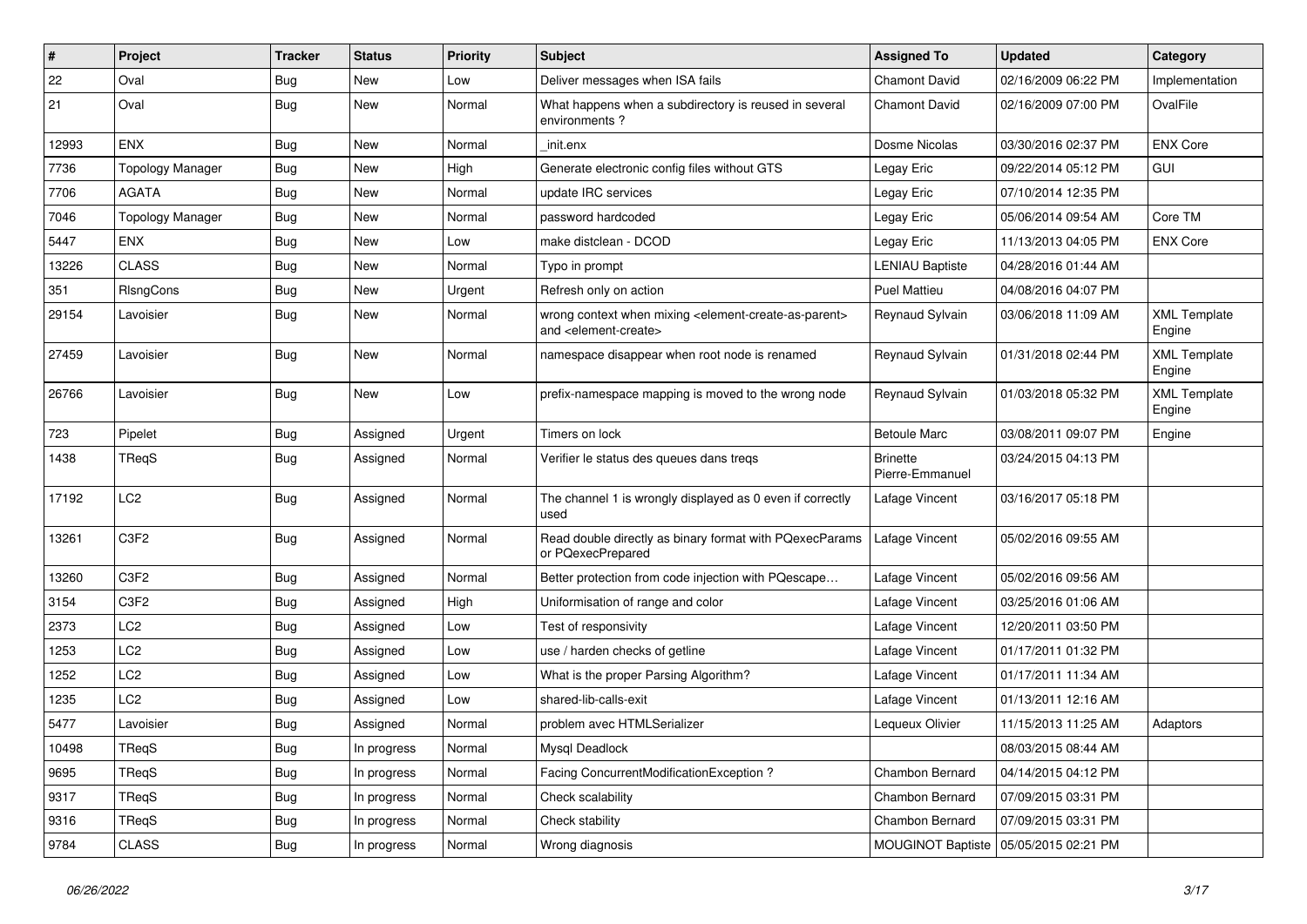| $\vert$ # | Project                              | <b>Tracker</b> | <b>Status</b> | <b>Priority</b> | Subject                                                                                                        | <b>Assigned To</b> | <b>Updated</b>      | Category                |
|-----------|--------------------------------------|----------------|---------------|-----------------|----------------------------------------------------------------------------------------------------------------|--------------------|---------------------|-------------------------|
| 44518     | IN2P3-Forge                          | Bug            | In progress   | High            | find-user dialog much slower since migration                                                                   | ROUET Jean-René    | 05/05/2021 02:28 PM |                         |
| 9736      | TReqS                                | Bug            | Suspended     | Low             | hpss_SetLoginCred + hpss_PurgeLoginCred                                                                        |                    | 09/21/2015 03:30 PM | <b>HPSS API</b>         |
| 10311     | TReqS                                | Bug            | Suspended     | Normal          | Dispatcher create a new queue once the 1st one is<br>activated                                                 | Chambon Bernard    | 07/09/2015 03:25 PM |                         |
| 7644      | <b>Topology Manager</b>              | Bug            | Suspended     | Urgent          | Compilation problem im main branch feature-gui                                                                 | Legay Eric         | 07/04/2014 02:27 PM | Core TM                 |
| 9916      | <b>CLASS</b>                         | <b>Bug</b>     | Feedback      | Urgent          | CLASS compilation fails with gcc5 (5.1.0)                                                                      |                    | 06/30/2015 11:55 PM |                         |
| 5780      | <b>Topology Manager</b>              | Bug            | Feedback      | Normal          | reopening shared file                                                                                          | Grave Xavier       | 01/25/2018 09:18 AM | Core TM                 |
| 5462      | <b>DCOD</b>                          | <b>Bug</b>     | Feedback      | Low             | Cleaning tags                                                                                                  | Grave Xavier       | 01/25/2018 09:25 AM |                         |
| 5144      | <b>ENX</b>                           | <b>Bug</b>     | Feedback      | Low             | $ENX + P42$ regression                                                                                         | Legay Eric         | 10/02/2013 11:09 AM | <b>ENX Core</b>         |
| 113       | <b>ENX</b>                           | Bug            | Feedback      | High            | remove reference to T_Result constants                                                                         | Legay Eric         | 05/16/2011 01:26 PM | <b>Driver Generator</b> |
| 4184      | <b>ENX</b>                           | Bug            | Feedback      | Normal          | fonctionnement ENX linux 64 bits avec gnat_pro-7.1.1                                                           | Peyré Jean         | 06/11/2013 09:11 PM | <b>Drivers</b>          |
| 5795      | Electronic Control and<br>Monitoring | Bug            | Feedback      | Normal          | Time out digitizer sever                                                                                       | Pietri Stephane    | 01/13/2014 10:32 AM |                         |
| 5759      | Electronic Control and<br>Monitoring | Bug            | Feedback      | Normal          | bug checknarvalnodes 1                                                                                         | Ralet Damian       | 01/17/2014 10:54 AM |                         |
| 3673      | Smurf                                | Bug            | Feedback      | Low             | gestion des options de smupdate                                                                                | Wernli Fabien      | 02/04/2013 11:13 AM |                         |
| 47957     | LabInvent                            | Feature        | New           | Normal          | *** F - ENTITY - Les GROUPES (de User ou Materiel) :<br>Thématique, Métier, Projet, Site (+ Pole ou Service ?) |                    | 12/13/2021 11:12 AM |                         |
| 47951     | LabInvent                            | Feature        | New           | Normal          | *** F - Etiquettes & Imprimantes                                                                               |                    | 11/30/2021 01:42 PM |                         |
| 47932     | LabInvent                            | Feature        | New           | Normal          | *** F - DOC (documentation)                                                                                    |                    | 11/30/2021 01:10 PM |                         |
| 47921     | LabInvent                            | Feature        | New           | Immediate       | *** F - Framework CakePhp                                                                                      |                    | 12/02/2021 04:45 PM |                         |
| 47895     | LabInvent                            | Feature        | New           | Normal          | *** F - ENTITY - Documents attachés (à Materiel ou Suivi)                                                      |                    | 12/13/2021 11:09 AM |                         |
| 47875     | LabInvent                            | Feature        | New           | Urgent          | *** F - ENTITY GÉNÉRIQUE - Actions & Vues génériques<br>(& Refactorisation)                                    |                    | 12/01/2021 11:21 AM |                         |
| 47869     | LabInvent                            | Feature        | New           | Normal          | *** F - Tests                                                                                                  |                    | 12/06/2021 02:28 PM |                         |
| 47866     | LabInvent                            | Feature        | New           | Urgent          | *** F - Installation                                                                                           |                    | 12/13/2021 11:08 AM |                         |
| 47865     | LabInvent                            | Feature        | New           | Normal          | *** F - Configuration générale                                                                                 |                    | 12/13/2021 11:06 AM |                         |
| 47864     | LabInvent                            | Feature        | New           | Normal          | *** F - ENTITY - Autres                                                                                        |                    | 11/30/2021 12:57 PM |                         |
| 47863     | LabInvent                            | Feature        | New           | High            | *** F - ENTITY - Users                                                                                         |                    | 11/30/2021 03:43 PM |                         |
| 47862     | LabInvent                            | Feature        | New           | Normal          | *** F - ENTITY - Prets (de Materiel)                                                                           |                    | 12/13/2021 11:10 AM |                         |
| 47861     | LabInvent                            | Feature        | New           | Urgent          | *** F - ENTITY - Suivis (de Materiel ou User)                                                                  |                    | 12/13/2021 11:10 AM |                         |
| 47860     | LabInvent                            | Feature        | New           | Immediate       | *** F - ENTITY - Materiels                                                                                     |                    | 01/19/2022 03:51 PM |                         |
| 45485     | PyROS                                | Feature        | New           | High            | **** D0 - GENERAL, ADMINISTRATIVE & TECHNICAL                                                                  |                    | 03/16/2022 04:53 PM |                         |
| 45484     | PyROS                                | Feature        | New           | Normal          | **** D5 - Images management (L1-L2)                                                                            |                    | 02/02/2022 02:36 PM |                         |
| 45483     | PyROS                                | Feature        | New           | High            | **** D4 - Images production (L0)                                                                               |                    | 03/16/2022 07:28 AM |                         |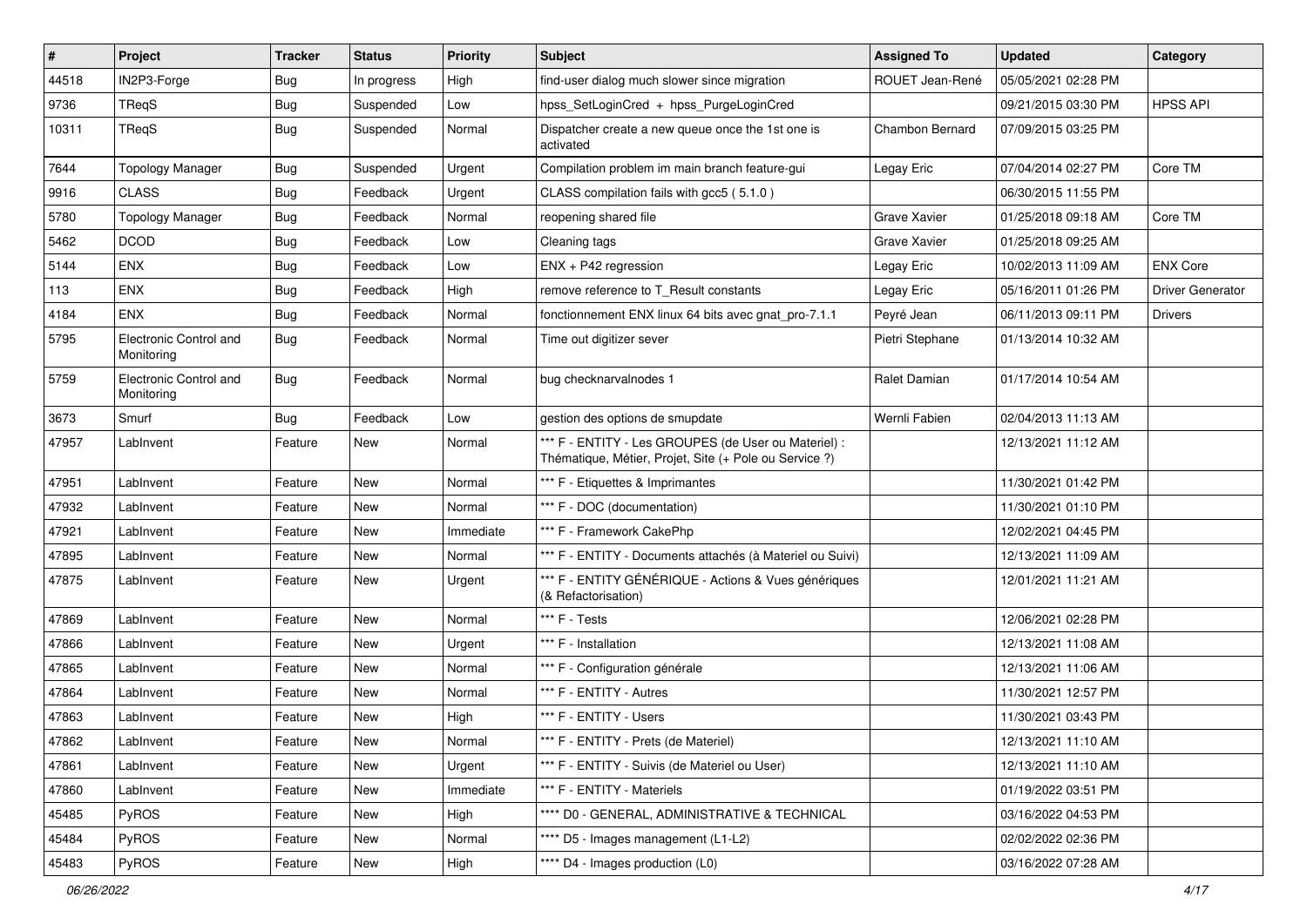| #     | Project                 | <b>Tracker</b> | <b>Status</b> | <b>Priority</b> | Subject                                                                                                                                  | <b>Assigned To</b> | <b>Updated</b>      | Category |
|-------|-------------------------|----------------|---------------|-----------------|------------------------------------------------------------------------------------------------------------------------------------------|--------------------|---------------------|----------|
| 45482 | PyROS                   | Feature        | New           | High            | **** D3 - Sequences submission & plannig                                                                                                 |                    | 02/22/2022 03:01 PM |          |
| 45481 | PyROS                   | Feature        | New           | Normal          | **** D2 - Users & Programs                                                                                                               |                    | 03/29/2022 09:17 AM |          |
| 45480 | PyROS                   | Feature        | New           | High            | **** D1 - System Security & Control                                                                                                      |                    | 05/24/2022 02:55 PM |          |
| 44721 | PyROS                   | Feature        | New           | Normal          | *** GF4 - QUAL - Quality & Tests - High level tests<br>(integration & functional), plan tests, validation des<br>exigences (qualif)      |                    | 03/16/2022 04:55 PM |          |
| 44661 | PyROS                   | Feature        | <b>New</b>    | Normal          | *** SF13 - IAF - Images Fetching (quicklook & download)                                                                                  |                    | 03/15/2022 04:49 PM |          |
| 44659 | PyROS                   | Feature        | New           | Normal          | *** GF3 - INFRA - Hardware, Operating System, Network,<br>Security & Safety                                                              |                    | 03/16/2022 04:51 PM |          |
| 44658 | PyROS                   | Feature        | New           | High            | *** SF15 - SST - START&STOP - System Startup (launch),<br>monitoring, and Shutdown                                                       |                    | 05/24/2022 02:55 PM |          |
| 44584 | PyROS                   | Feature        | New           | Normal          | *** SF10 - CAL - Calibration (Dark/Bias/Flat)                                                                                            |                    | 03/15/2022 04:48 PM |          |
| 44172 | PyROS                   | Feature        | New           | High            | *** SF14 - OCF - Observatory Unit & Site Configuration                                                                                   |                    | 01/29/2022 01:24 AM |          |
| 44165 | <b>PyROS</b>            | Feature        | New           | Normal          | *** SF16 - DSH - General monitoring: Dashboard<br>(website)                                                                              |                    | 03/15/2022 11:26 PM |          |
| 44164 | PyROS                   | Feature        | New           | Normal          | *** SF12 - IAN - Images Analysis (Triton)                                                                                                |                    | 03/15/2022 04:48 PM |          |
| 44163 | PyROS                   | Feature        | New           | Normal          | *** SF09 - CMC - Command Control - Telescope &<br>Instruments Control & Monitoring (DeviceController,<br>AgentDevice)                    |                    | 03/16/2022 07:28 AM |          |
| 44162 | PyROS                   | Feature        | New           | High            | *** SF08 - EXE (SOX) - Observation Sequence (SO)<br>eXecution                                                                            |                    | 03/15/2022 04:46 PM |          |
| 44161 | PyROS                   | Feature        | New           | High            | *** SF04 - SPV - System Coordination & Supervision :<br>Majordome (Conducting) (head)                                                    |                    | 03/15/2022 04:45 PM |          |
| 44160 | PyROS                   | Feature        | New           | Normal          | *** SF07 - PLN - Observation Sequences Planning &<br>Scheduling                                                                          |                    | 03/15/2022 04:46 PM |          |
| 44159 | PyROS                   | Feature        | New           | Normal          | *** SF03 - ENV - Environment Monitoring (int/ext,<br>observatory & weather)                                                              |                    | 05/05/2022 09:54 AM |          |
| 44158 | PyROS                   | Feature        | New           | Normal          | *** SF06 - ALR - Alerts Management                                                                                                       |                    | 03/15/2022 04:46 PM |          |
| 44151 | PyROS                   | Feature        | New           | High            | *** GF1 - PROJ - Project management, documentation,<br>formation des utilisateurs, interfaces, plan de justification<br>de la définition |                    | 01/31/2022 11:32 AM |          |
| 44148 | PyROS                   | Feature        | New           | High            | *** GF2 - INST - Config, Install, udpate, deploy (IRAP,<br>CNES, TAROT)                                                                  |                    | 03/16/2022 07:27 AM |          |
| 37910 | Lavoisier               | Feature        | New           | High            | do not log AdaptorException when they are already sent to<br>the user                                                                    |                    | 07/25/2019 09:41 AM |          |
| 37461 | Lavoisier               | Feature        | New           | Normal          | add support for jdk 11                                                                                                                   |                    | 04/25/2019 01:53 PM |          |
| 37409 | TReqS                   | Feature        | New           | Normal          | Statistiques sur les queues dans les logs                                                                                                |                    | 04/11/2019 01:40 PM |          |
| 35045 | operations-portal-users | Feature        | New           | Normal          | Tasks for the release                                                                                                                    |                    | 09/20/2018 10:48 AM | Others   |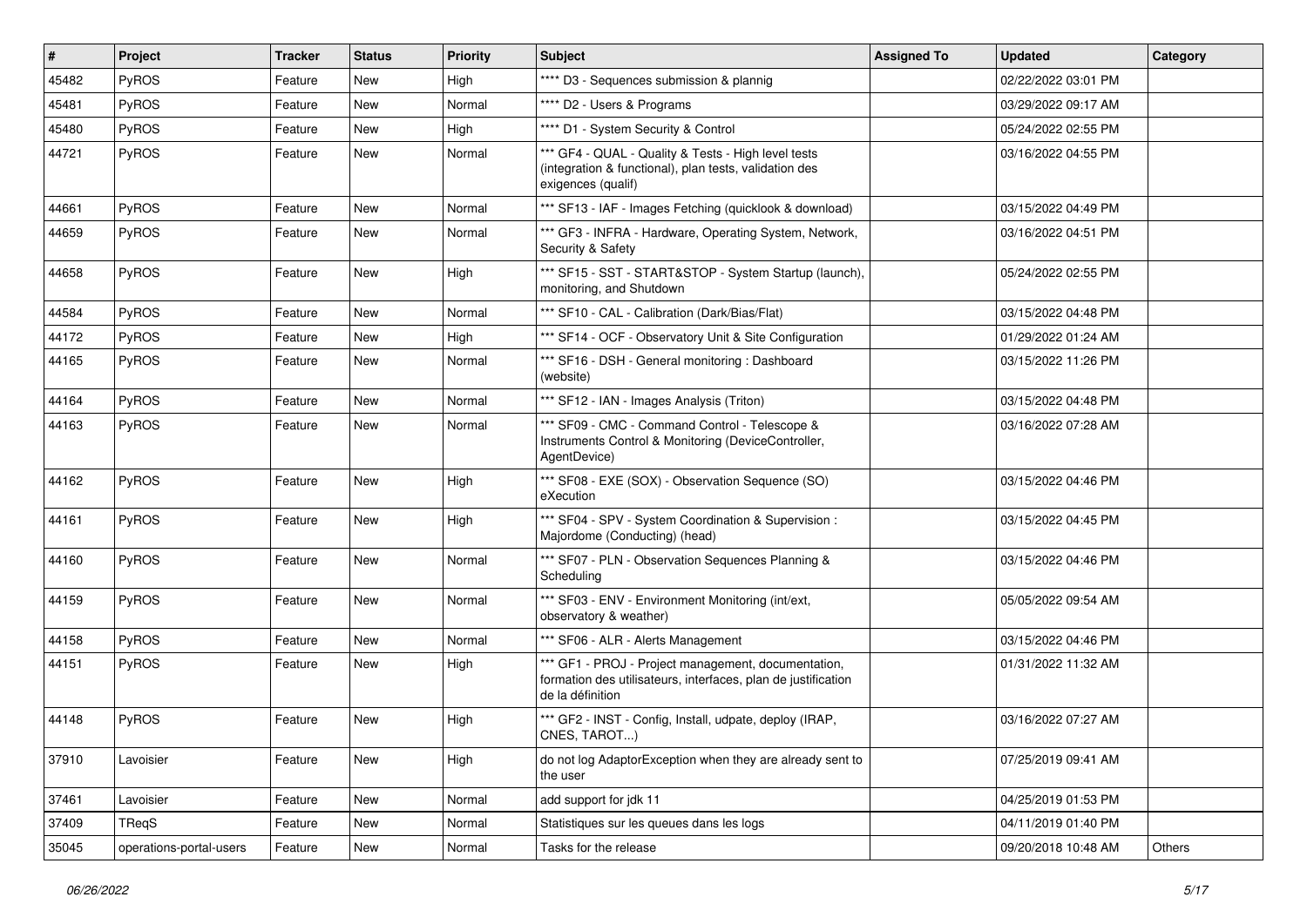| $\vert$ # | Project                 | <b>Tracker</b> | <b>Status</b> | Priority | <b>Subject</b>                                                                                    | <b>Assigned To</b> | <b>Updated</b>      | Category                      |
|-----------|-------------------------|----------------|---------------|----------|---------------------------------------------------------------------------------------------------|--------------------|---------------------|-------------------------------|
| 35044     | operations-portal-users | Feature        | New           | Normal   | New ROD dashboard                                                                                 |                    | 09/20/2018 10:42 AM | Dashboard                     |
| 34801     | Lavoisier               | Feature        | <b>New</b>    | Normal   | add support for attribute @if in element view/variable                                            |                    | 07/31/2018 12:57 PM |                               |
| 33350     | Lavoisier               | Feature        | New           | Low      | add a XPath function multireplace()                                                               |                    | 05/31/2018 03:49 PM | Engine                        |
| 32928     | Lavoisier               | Feature        | <b>New</b>    | Normal   | support enumeration in route properties                                                           |                    | 05/18/2018 02:23 PM | Service                       |
| 30741     | Lavoisier               | Feature        | New           | Low      | add research button on web site                                                                   |                    | 04/04/2018 10:53 AM | Doc                           |
| 30735     | Lavoisier               | Feature        | <b>New</b>    | Low      | write documentation about the admin web console                                                   |                    | 04/04/2018 10:52 AM | <b>Doc</b>                    |
| 27576     | Lavoisier               | Feature        | New           | Normal   | add a parameter "priority" on WhenCreatedTrigger                                                  |                    | 02/02/2018 03:18 PM | Engine                        |
| 27570     | Lavoisier               | Feature        | <b>New</b>    | Normal   | Notified Trigger should bypass attribute @ignore-during                                           |                    | 02/02/2018 03:05 PM | Engine                        |
| 26907     | Lavoisier               | Feature        | <b>New</b>    | Normal   | implement XPath function format-number()                                                          |                    | 01/10/2018 03:18 PM | <b>XML Template</b><br>Engine |
| 12976     | <b>PEM</b>              | Feature        | <b>New</b>    | Low      | pem-sync co_pem                                                                                   |                    | 03/24/2016 05:00 PM |                               |
| 12975     | <b>PEM</b>              | Feature        | New           | Normal   | pem-sync co_pem                                                                                   |                    | 03/24/2016 04:54 PM |                               |
| 12974     | <b>PEM</b>              | Feature        | <b>New</b>    | Normal   | pem-sync cp_pem                                                                                   |                    | 03/24/2016 04:52 PM |                               |
| 12961     | <b>PEM</b>              | Feature        | New           | Normal   | <b>PEM</b> version                                                                                |                    | 03/24/2016 09:03 AM |                               |
| 11915     | Lavoisier               | Feature        | <b>New</b>    | Normal   | change the parameters of plugin ChartRenderer                                                     |                    | 02/05/2016 12:25 PM | Adaptors                      |
| 11484     | Lavoisier               | Feature        | New           | Low      | improve command "lavoisier-upgrade.sh"                                                            |                    | 04/10/2018 11:06 AM |                               |
| 10871     | <b>CLASS</b>            | Feature        | <b>New</b>    | Normal   | <b>Nominal Power</b>                                                                              |                    | 09/10/2015 05:27 PM |                               |
| 10315     | Lavoisier               | Feature        | New           | Normal   | Index size of Indexed File Cache plugin is limited by the<br>max number of inodes                 |                    | 07/07/2015 10:12 AM | Adaptors                      |
| 10273     | <b>PEM</b>              | Feature        | New           | Normal   | Easier configuration process                                                                      |                    | 07/01/2015 11:11 AM |                               |
| 9799      | Lavoisier               | Feature        | New           | Normal   | esxl function missing: add-duration                                                               |                    | 04/30/2015 11:00 AM |                               |
| 9790      | <b>CLASS</b>            | Feature        | New           | High     | neutron & y Spectrum calculation                                                                  |                    | 04/29/2015 12:15 PM |                               |
| 9789      | <b>CLASS</b>            | Feature        | New           | Normal   | Multi Stream in EQM                                                                               |                    | 04/29/2015 12:12 PM |                               |
| 9788      | <b>CLASS</b>            | Feature        | New           | Normal   | Multi Stream in FabricationPlant                                                                  |                    | 04/29/2015 12:10 PM |                               |
| 9787      | <b>CLASS</b>            | Feature        | New           | Normal   | Multi Stream in FabricationPlant/EQM                                                              |                    | 04/29/2015 12:10 PM |                               |
| 9778      | Lavoisier               | Feature        | New           | Normal   | support cookies in HTTPConnector                                                                  |                    | 04/28/2015 01:39 PM | Adaptors                      |
| 9704      | Lavoisier               | Feature        | New           | Normal   | add option --override to lavoisier-upgrade.sh                                                     |                    | 04/15/2015 10:07 AM |                               |
| 9624      | Lavoisier               | Feature        | New           | Normal   | when cache is empty and being built, user queries should<br>be waiting for it rather than failing |                    | 04/01/2015 06:30 PM | Engine                        |
| 9622      | Lavoisier               | Feature        | New           | Normal   | add links to fallback views into view "dependencies"                                              |                    | 04/01/2015 06:19 PM | Console                       |
| 9607      | Lavoisier               | Feature        | New           | Normal   | Add SAML 2.0 support in Lavoisier                                                                 |                    | 04/01/2015 11:32 AM | Adaptors                      |
| 9606      | Lavoisier               | Feature        | New           | High     | add attribute @encoding to element <connector></connector>                                        |                    | 03/31/2015 06:29 PM | Engine                        |
| 9564      | Lavoisier               | Feature        | <b>New</b>    | Normal   | reorganize <pre-renderer> section</pre-renderer>                                                  |                    | 03/30/2015 10:37 AM | Engine                        |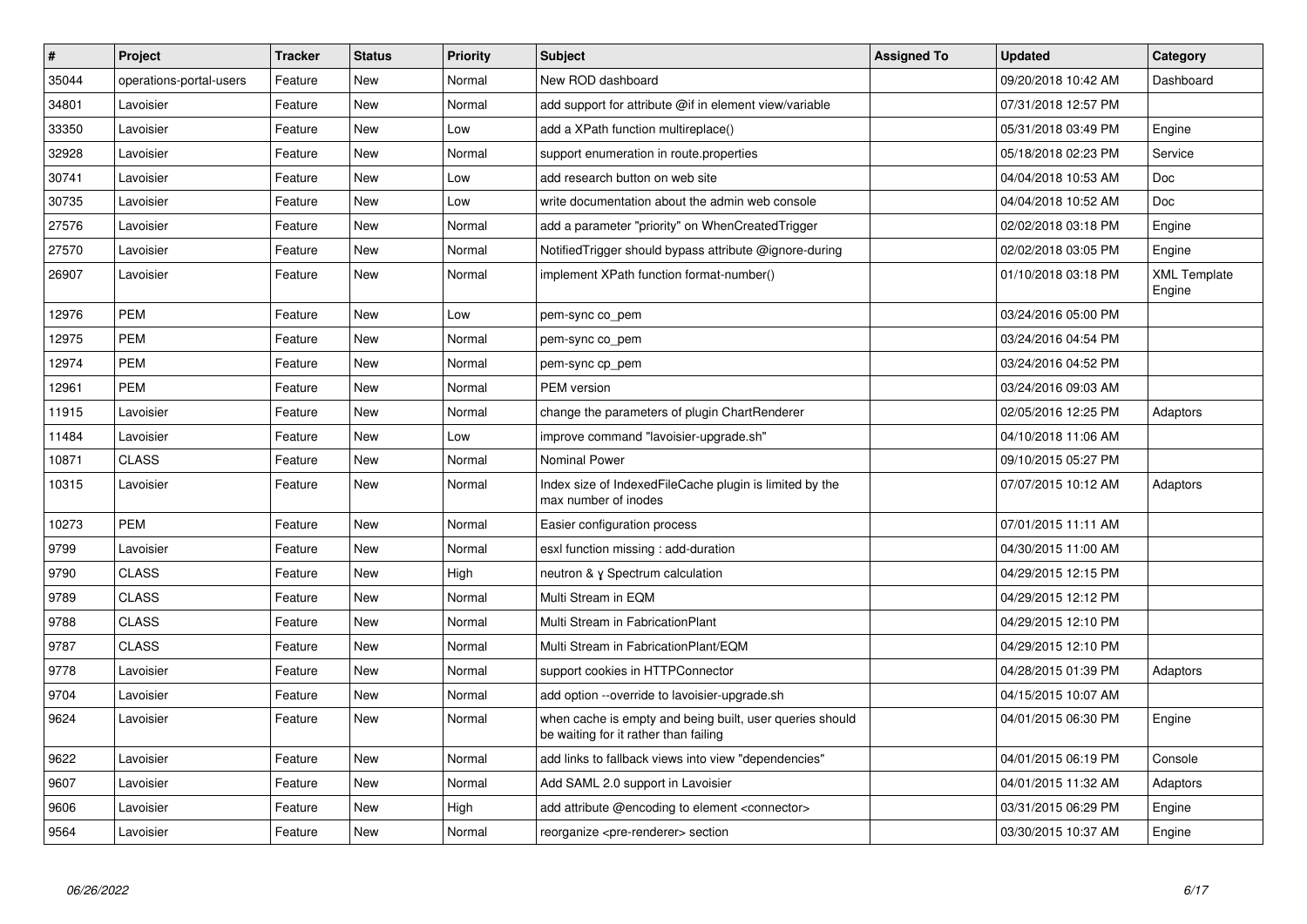| $\pmb{\#}$ | Project                 | <b>Tracker</b> | <b>Status</b> | <b>Priority</b> | Subject                                                                                                    | <b>Assigned To</b> | <b>Updated</b>      | Category                      |
|------------|-------------------------|----------------|---------------|-----------------|------------------------------------------------------------------------------------------------------------|--------------------|---------------------|-------------------------------|
| 9563       | Lavoisier               | Feature        | New           | Normal          | support <elements-ignore> into<br/><element-create-as-parent></element-create-as-parent></elements-ignore> |                    | 03/30/2015 10:30 AM | <b>XML Template</b><br>Engine |
| 9562       | Lavoisier               | Feature        | <b>New</b>    | Normal          | re-implement <pre-renderers> in streaming mode</pre-renderers>                                             |                    | 03/30/2015 10:32 AM | Engine                        |
| 9560       | Lavoisier               | Feature        | New           | Normal          | SurroundSerializer should ignore header lines (starting<br>with $<$ ?)                                     |                    | 03/30/2015 10:17 AM | Adaptors                      |
| 9559       | Lavoisier               | Feature        | New           | Normal          | develop a TextRenderer plugin                                                                              |                    | 03/30/2015 10:15 AM | Adaptors                      |
| 9534       | Pipelet                 | Feature        | New           | Normal          | logging of stdout and stderr                                                                               |                    | 03/25/2015 02:31 PM |                               |
| 9496       | Lavoisier               | Feature        | New           | High            | upgrade to more recent version of JSW                                                                      |                    | 03/18/2015 06:34 PM | <b>Build</b>                  |
| 9467       | Lavoisier               | Feature        | New           | Normal          | improve flexibility of JSONRenderer                                                                        |                    | 03/16/2015 01:54 PM | Adaptors                      |
| 9086       | Lavoisier               | Feature        | New           | High            | enable refreshing all notifiable caches with one single click                                              |                    | 02/09/2015 12:37 PM | Console                       |
| 8817       | Lavoisier               | Feature        | New           | Normal          | develop a XML template optimizer                                                                           |                    | 12/19/2014 05:10 PM | <b>XML Template</b><br>Engine |
| 8693       | <b>ENX</b>              | Feature        | <b>New</b>    | Normal          | sauver log_level                                                                                           |                    | 12/09/2014 03:54 PM | <b>ENX Core</b>               |
| 8668       | <b>DCOD</b>             | Feature        | New           | Normal          | filterdiff is missing                                                                                      |                    | 12/05/2014 06:17 PM |                               |
| 8667       | <b>DCOD</b>             | Feature        | <b>New</b>    | Normal          | uuid missing                                                                                               |                    | 12/05/2014 06:14 PM |                               |
| 8405       | Lavoisier               | Feature        | New           | Normal          | implement XPath function choose not null(arg1, arg2)                                                       |                    | 10/30/2014 02:21 PM | Engine                        |
| 8404       | Lavoisier               | Feature        | New           | Normal          | support parameters in <pre-renderers></pre-renderers>                                                      |                    | 10/30/2014 11:03 AM | Engine                        |
| 8262       | Pipelet                 | Feature        | New           | Normal          | LocalRepository: recursive search of segment source<br>script                                              |                    | 10/19/2014 05:13 PM |                               |
| 8261       | Lavoisier               | Feature        | New           | Normal          | support attribute @out-xpath on <element></element>                                                        |                    | 10/17/2014 07:15 PM | <b>XML Template</b><br>Engine |
| 8260       | Lavoisier               | Feature        | New           | Normal          | develop plugin ElementProcessor                                                                            |                    | 10/17/2014 07:10 PM | Adaptors                      |
| 8259       | Lavoisier               | Feature        | New           | Normal          | support parameter "renderer" in ZipRenderer and<br>GZipRenderer                                            |                    | 10/17/2014 07:08 PM | Adaptors                      |
| 8258       | Lavoisier               | Feature        | New           | Normal          | add attribute @default to <renderers></renderers>                                                          |                    | 10/17/2014 07:07 PM | Engine                        |
| 8241       | Lavoisier               | Feature        | New           | Normal          | improve dropdown list of view "form"                                                                       |                    | 10/15/2014 06:05 PM | Engine                        |
| 8240       | Lavoisier               | Feature        | New           | Normal          | LDAPConnector/LDIFSerializer should generate data in<br><b>DSML</b> format                                 |                    | 10/15/2014 06:02 PM | Adaptors                      |
| 8172       | Lavoisier               | Feature        | New           | Normal          | support XPath function append()                                                                            |                    | 10/06/2014 10:43 AM | <b>XML Template</b><br>Engine |
| 8132       | Lavoisier               | Feature        | New           | Normal          | support attribute @first-child-attributes in <element></element>                                           |                    | 09/30/2014 04:28 PM |                               |
| 7811       | Lavoisier               | Feature        | New           | Normal          | support server-side argument validation with XPath                                                         |                    | 07/30/2014 05:05 PM |                               |
| 7649       | Lavoisier               | Feature        | New           | Normal          | develop a XMLTemplateProcessor plugin                                                                      |                    | 07/04/2014 05:52 PM | Adaptors                      |
| 7619       | Lavoisier               | Feature        | New           | Normal          | replace @INCLUDES with #include in properties files                                                        |                    | 07/04/2014 11:17 AM | Engine                        |
| 7486       | <b>Topology Manager</b> | Feature        | New           | Normal          | Modification of information                                                                                |                    | 06/19/2014 02:41 PM | GUI                           |
| 7483       | <b>Topology Manager</b> | Feature        | New           | Normal          | Protect modification                                                                                       |                    | 06/19/2014 02:27 PM | <b>GUI</b>                    |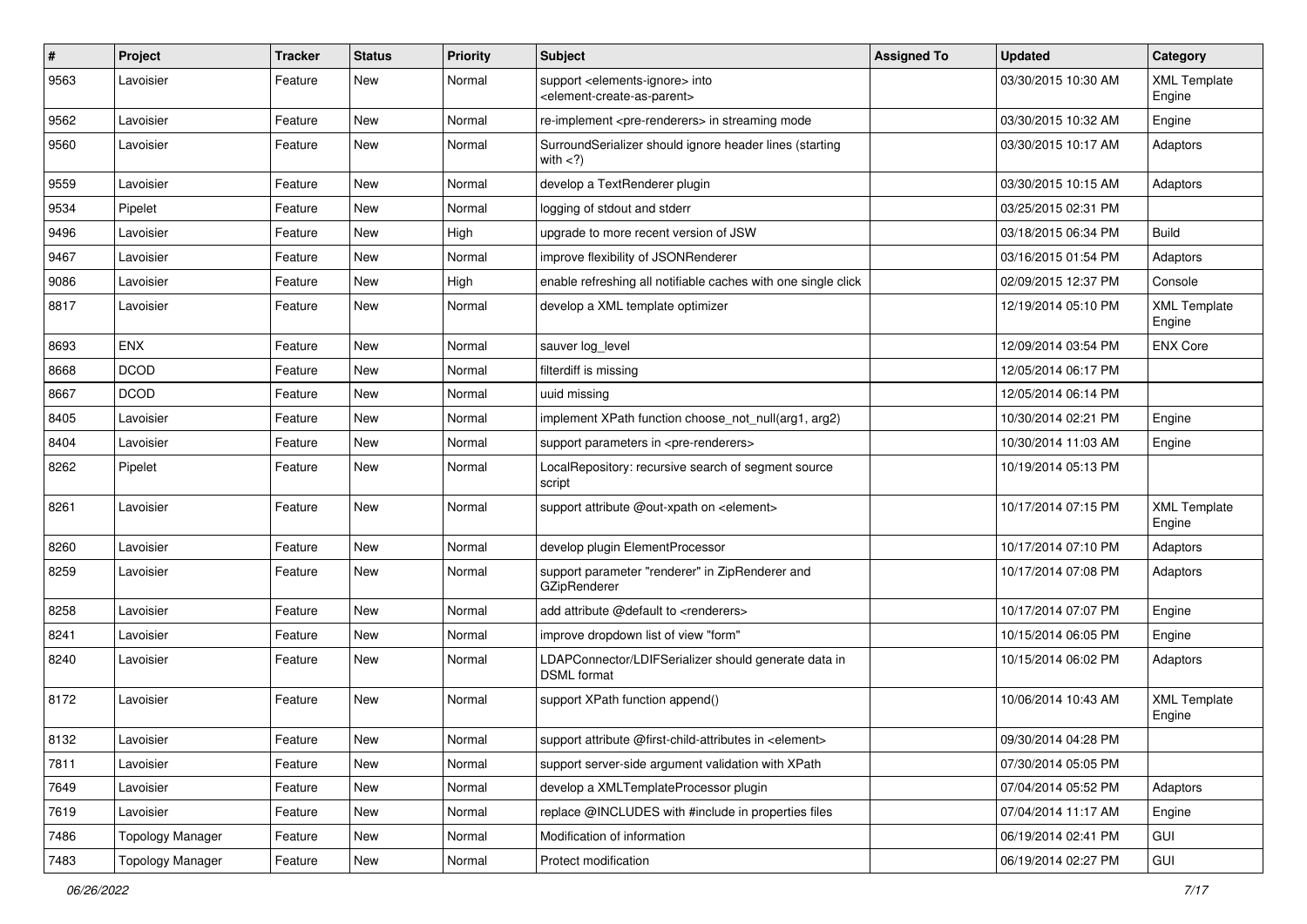| $\sharp$ | Project                              | <b>Tracker</b> | <b>Status</b> | <b>Priority</b> | <b>Subject</b>                                           | <b>Assigned To</b> | <b>Updated</b>      | Category                       |
|----------|--------------------------------------|----------------|---------------|-----------------|----------------------------------------------------------|--------------------|---------------------|--------------------------------|
| 7464     | Lavoisier                            | Feature        | New           | Normal          | replace XSL with HTML template in web console            |                    | 06/17/2014 04:55 PM | Console                        |
| 7463     | Lavoisier                            | Feature        | New           | Normal          | add attribute tpl:url.                                   |                    | 06/17/2014 04:54 PM | <b>HTML Template</b><br>Engine |
| 7461     | Lavoisier                            | Feature        | New           | High            | add XPath function url()                                 |                    | 02/17/2015 01:04 PM | Engine                         |
| 7460     | Lavoisier                            | Feature        | New           | High            | support HTTP proxy                                       |                    | 02/17/2015 01:04 PM |                                |
| 7325     | Lavoisier                            | Feature        | New           | Normal          | support filtering dependencies graph by categories       |                    | 06/04/2014 05:14 PM | Console                        |
| 7037     | <b>Topology Manager</b>              | Feature        | New           | Normal          | Configuration file for TM                                |                    | 04/30/2014 03:11 PM |                                |
| 6748     | <b>CLASS</b>                         | Feature        | New           | Normal          | Charger un parc présimulé à partir du .root              |                    | 04/03/2014 11:36 AM |                                |
| 6687     | Lavoisier                            | Feature        | New           | Low             | develop a CronTrigger                                    |                    | 03/27/2014 04:36 PM | Adaptors                       |
| 6360     | Lavoisier                            | Feature        | New           | Low             | develop a EntriesProcessor (or a EntriesRenderer)        |                    | 03/05/2014 03:22 PM | Adaptors                       |
| 6353     | Lavoisier                            | Feature        | New           | Low             | support new parameter type "Language"                    |                    | 03/24/2014 10:40 AM | Engine                         |
| 6325     | Lavoisier                            | Feature        | New           | Low             | enable limiting the maximum output size                  |                    | 03/24/2014 10:40 AM | Engine                         |
| 6303     | Lavoisier                            | Feature        | New           | Low             | support attributes @package and @id on <config></config> |                    | 03/24/2014 10:31 AM | Engine                         |
| 6260     | Lavoisier                            | Feature        | New           | Low             | support introspection of view-template                   |                    | 03/24/2014 10:40 AM | Engine                         |
| 5757     | <b>Topology Manager</b>              | Feature        | New           | Low             | Topology manager- error detection in mezzanine           |                    | 01/07/2014 01:29 PM |                                |
| 5751     | Electronic Control and<br>Monitoring | Feature        | New           | Low             | buildcfg with some error message                         |                    | 01/06/2014 05:43 PM |                                |
| 5729     | <b>Topology Manager</b>              | Feature        | New           | Low             | Title in firefox                                         |                    | 01/03/2014 06:58 PM |                                |
| 5726     | <b>Topology Manager</b>              | Feature        | New           | Normal          | Display                                                  |                    | 01/06/2014 09:21 AM |                                |
| 5558     | Lavoisier                            | Feature        | New           | Low             | add XPath function build_xpath()                         |                    | 11/29/2013 09:58 AM | Engine                         |
| 5527     | <b>ENX</b>                           | Feature        | New           | Low             | Named register list                                      |                    | 11/18/2013 05:30 PM | <b>Drivers</b>                 |
| 5503     | <b>DCOD</b>                          | Feature        | New           | Low             | test ada 2012 in ./configure                             |                    | 11/13/2013 04:54 PM |                                |
| 5377     | <b>CLASS</b>                         | Feature        | New           | Low             | enrichment factory                                       |                    | 10/21/2013 03:15 PM |                                |
| 5376     | <b>CLASS</b>                         | Feature        | New           | Low             | Reactor batch creation                                   |                    | 10/21/2013 03:14 PM |                                |
| 5350     | <b>CLASS</b>                         | Feature        | New           | Low             | Set some quality criteria on Pu when building a MOX fuel |                    | 10/22/2013 11:50 AM |                                |
| 5329     | <b>CLASS</b>                         | Feature        | New           | Low             | Power density                                            |                    | 10/14/2013 05:58 PM |                                |
| 5090     | Lavoisier                            | Feature        | New           | Low             | add new adaptor type : <writer></writer>                 |                    | 03/24/2014 10:26 AM | Engine                         |
| 5009     | Lavoisier                            | Feature        | New           | Low             | <b>ICalRenderer</b>                                      |                    | 01/21/2014 06:02 PM | Adaptors                       |
| 5008     | Lavoisier                            | Feature        | New           | Low             | <b>ICalSerializer</b>                                    |                    | 01/21/2014 06:01 PM | Adaptors                       |
| 4934     | Lavoisier                            | Feature        | New           | Low             | implement some additional cache adaptors                 |                    | 02/07/2014 04:59 PM | Adaptors                       |
| 4906     | Lavoisier                            | Feature        | New           | Low             | XPath2SQLTemplate : add support for SQL functions        |                    | 03/24/2014 10:26 AM | Adaptors                       |
| 4905     | Lavoisier                            | Feature        | New           | Low             | XPath2SQLTemplate: add support for XPath functions       |                    | 03/24/2014 10:26 AM | Adaptors                       |
| 4904     | Lavoisier                            | Feature        | New           | Low             | XPath2SQLTemplate : add support for ORDER BY             |                    | 03/24/2014 10:26 AM | Adaptors                       |
| 4871     | Lavoisier                            | Feature        | New           | Low             | ExcelSerializer                                          |                    | 03/24/2014 10:26 AM | Adaptors                       |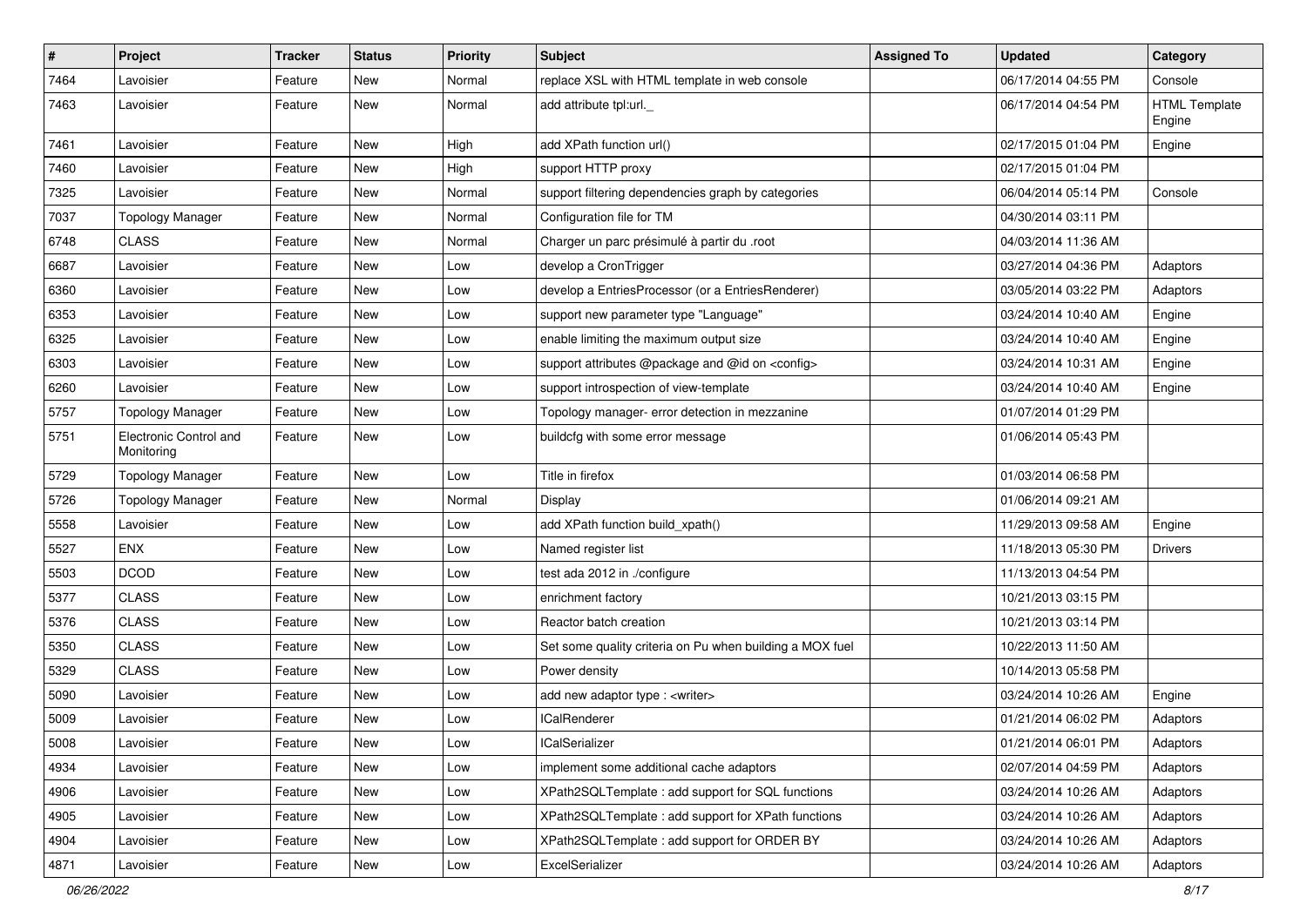| $\pmb{\#}$ | Project          | <b>Tracker</b> | <b>Status</b> | <b>Priority</b> | Subject                                                       | <b>Assigned To</b> | <b>Updated</b>      | Category        |
|------------|------------------|----------------|---------------|-----------------|---------------------------------------------------------------|--------------------|---------------------|-----------------|
| 4870       | Lavoisier        | Feature        | New           | Low             | BinarySerializer                                              |                    | 03/24/2014 10:26 AM | Adaptors        |
| 4867       | Lavoisier        | Feature        | New           | Low             | ScalaProcessor                                                |                    | 03/24/2014 10:26 AM | Adaptors        |
| 4866       | Lavoisier        | Feature        | New           | Low             | <b>XQueryConnector</b>                                        |                    | 03/24/2014 10:26 AM | Adaptors        |
| 4865       | Lavoisier        | Feature        | New           | Low             | support remote connection in JMXConnector                     |                    | 03/24/2014 10:26 AM | Adaptors        |
| 4863       | Lavoisier        | Feature        | New           | Low             | YAMLRenderer                                                  |                    | 03/24/2014 10:26 AM | Adaptors        |
| 4652       | <b>ENX</b>       | Feature        | New           | Low             | rename appenders.ad[sb]                                       |                    | 06/13/2013 10:19 AM | <b>ENX Core</b> |
| 3992       | Pipelet          | Feature        | New           | Low             | directory in data with specific color                         |                    | 02/20/2013 05:19 PM |                 |
| 3039       | APCScheduler     | Feature        | New           | Normal          | création de tarball sans exécutable                           |                    | 07/31/2012 06:11 PM |                 |
| 3022       | <b>AGATA DAQ</b> | Feature        | New           | Low             | [ELOG] change the "From"                                      |                    | 07/26/2012 10:18 AM |                 |
| 2644       | <b>ENX</b>       | Feature        | New           | Low             | Que faire en cas de multiple connexion sans quit              |                    | 01/22/2013 05:04 PM | <b>ENX Core</b> |
| 2112       | LC <sub>2</sub>  | Feature        | New           | Low             | Rorc lib                                                      |                    | 04/08/2013 06:11 PM |                 |
| 2076       | LC <sub>2</sub>  | Feature        | New           | Low             | Finer grained report for boot Crocus script                   |                    | 10/11/2011 02:18 PM |                 |
| 959        | SphereLib        | Feature        | New           | Low             | intégrer ginp                                                 |                    | 10/06/2010 11:30 AM |                 |
| 890        | SphereLib        | Feature        | New           | Low             | spline with order $!= 3$                                      |                    | 09/06/2010 03:08 PM |                 |
| 755        | SphereLib        | Feature        | New           | Normal          | Parallélisation de cat2mask                                   |                    | 06/14/2010 04:34 PM |                 |
| 754        | SphereLib        | Feature        | New           | Normal          | Parallélisation de la routine apodize_mask                    |                    | 06/14/2010 04:33 PM |                 |
| 659        | <b>ENX</b>       | Feature        | New           | Normal          | Gestion des arbres DOM                                        |                    | 01/16/2013 11:33 AM | <b>ENX Core</b> |
| 656        | <b>ENX</b>       | Feature        | New           | Low             | named register                                                |                    | 01/30/2013 03:59 PM | <b>ENX Core</b> |
| 631        | ftsmonitor       | Feature        | New           | Low             | History of a DN access                                        |                    | 10/22/2010 10:10 AM |                 |
| 597        | Oval             | Feature        | New           | Normal          | YAML comme langage de configuration ?                         |                    | 05/11/2010 01:36 PM |                 |
| 520        | TRegS            | Feature        | New           | Normal          | Communication entre Serveur et Client sans Base de<br>données |                    | 03/24/2015 04:37 PM |                 |
| 517        | TReqS            | Feature        | New           | Normal          | Outils d'administation pour Treqs                             |                    | 03/24/2015 04:29 PM |                 |
| 516        | TReqS            | Feature        | New           | Normal          | Désactiver des queues                                         |                    | 03/24/2015 04:24 PM |                 |
| 500        | TReqS            | Feature        | New           | Low             | Injecter les information d'opération vers COLLOS              |                    | 03/24/2015 04:29 PM |                 |
| 425        | TReqS            | Feature        | New           | Low             | Durée de vie des métadata                                     |                    | 03/24/2015 04:30 PM |                 |
| 423        | TReqS            | Feature        | New           | High            | Écrire une toolbox pour administration                        |                    | 03/24/2015 04:40 PM |                 |
| 388        | TReqS            | Feature        | New           | High            | Possibilités d'interactions avec le serveur TRegS             |                    | 03/24/2015 04:06 PM |                 |
| 202        | Smurf            | Feature        | New           | Low             | Smurf::DB::Getopt add fping to smelect                        |                    | 10/21/2009 04:46 PM |                 |
| 93         | RIsngCons        | Feature        | New           | Low             | Touche pour forcer le renouvellement de cache                 |                    | 03/31/2009 10:16 AM |                 |
| 87         | RIsngCons        | Feature        | New           | Low             | Limiter la taille du cache                                    |                    | 03/30/2009 03:32 PM |                 |
| 86         | RIsngCons        | Feature        | New           | Low             | Tris dynamiques                                               |                    | 03/30/2009 03:31 PM |                 |
| 42         | <b>ENX</b>       | Feature        | New           | Urgent          | Module ID Handler                                             |                    | 06/05/2013 02:27 PM | <b>ENX Core</b> |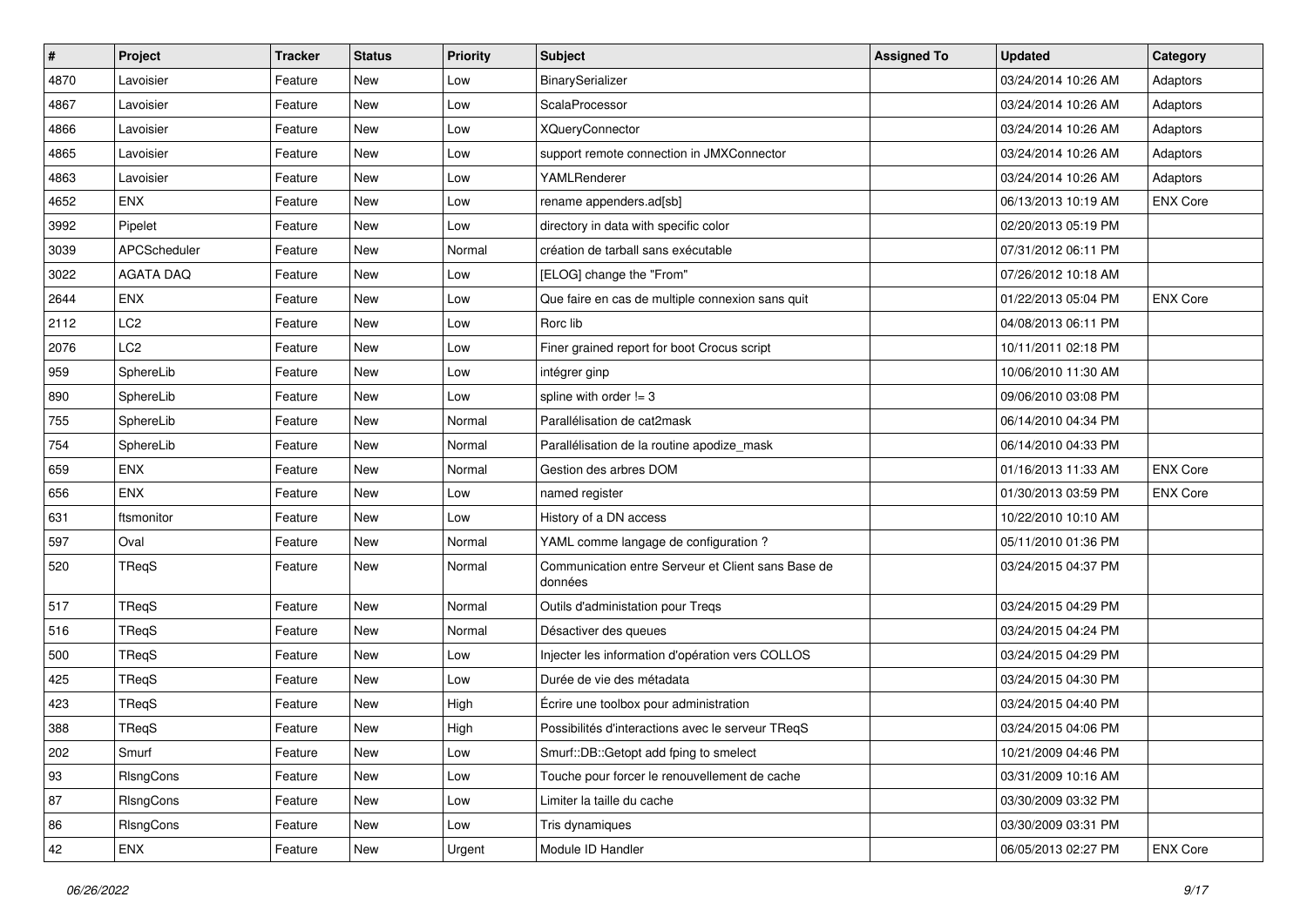| $\sharp$ | Project                 | <b>Tracker</b> | <b>Status</b> | <b>Priority</b> | Subject                                                                                   | <b>Assigned To</b>       | <b>Updated</b>      | Category                |
|----------|-------------------------|----------------|---------------|-----------------|-------------------------------------------------------------------------------------------|--------------------------|---------------------|-------------------------|
| 5799     | AGATA DAQ               | Feature        | New           | High            | ELOG not available from GSI guest network                                                 | Aubert Yann              | 01/15/2014 05:54 PM |                         |
| 5736     | <b>AGATA DAQ</b>        | Feature        | New           | High            | Would like to have access to GSI printers                                                 | Aubert Yann              | 01/06/2014 09:22 AM |                         |
| 923      | Oval                    | Feature        | New           | Normal          | oval reset                                                                                | <b>Chamont David</b>     | 09/20/2010 05:16 PM | Other                   |
| 174      | Oval                    | Feature        | New           | High            | oval run -o                                                                               | <b>Chamont David</b>     | 10/02/2009 02:47 PM | Run command             |
| 37       | Oval                    | Feature        | New           | Low             | Automatically select the shell flavor                                                     | <b>Chamont David</b>     | 02/16/2009 07:44 PM | Implementation          |
| 36       | Oval                    | Feature        | New           | Low             | Extend tasks with begin/end directory commands                                            | <b>Chamont David</b>     | 02/16/2009 07:42 PM | Other                   |
| 35       | Oval                    | Feature        | New           | Normal          | Give less importance to the build step                                                    | <b>Chamont David</b>     | 02/16/2009 07:41 PM | Documentation           |
| 34       | Oval                    | Feature        | New           | Normal          | Extend input/output control                                                               | <b>Chamont David</b>     | 02/16/2009 07:27 PM | Implementation          |
| 33       | Oval                    | Feature        | New           | Normal          | Support for gzipped ref files                                                             | <b>Chamont David</b>     | 02/16/2009 07:23 PM | Diff command            |
| 31       | Oval                    | Feature        | New           | Normal          | Apply a command to a subdirectory subset?                                                 | <b>Chamont David</b>     | 02/16/2009 07:14 PM | Run command             |
| 30       | Oval                    | Feature        | New           | High            | Use environments as targets to the step commands                                          | Chamont David            | 02/16/2009 07:12 PM | Run command             |
| 29       | Oval                    | Feature        | New           | Low             | The build tool should handle directories?                                                 | <b>Chamont David</b>     | 02/16/2009 07:06 PM | Other                   |
| 3043     | APCScheduler            | Feature        | New           | Low             | option submit                                                                             | Colley Jean-Marc         | 03/10/2016 12:43 PM |                         |
| 1299     | APCScheduler            | Feature        | New           | High            | Utilisation de python, numpy, scipy,                                                      | Colley Jean-Marc         | 02/10/2011 11:07 AM |                         |
| 5719     | <b>Topology Manager</b> | Feature        | New           | Low             | Launching server easily                                                                   | Dosme Nicolas            | 01/09/2014 03:53 PM | Core TM                 |
| 4937     | <b>DCOD</b>             | Feature        | New           | Low             | Implement Hobbit/Zabbix scripts                                                           | Grave Xavier             | 08/27/2013 11:19 AM |                         |
| 44514    | PyROS                   | Feature        | New           | Normal          | *** SF11 - IPC - Images Processing (Grenouille)                                           | Klotz Alain              | 03/15/2022 04:44 PM |                         |
| 44153    | PyROS                   | Feature        | New           | Normal          | *** SF05 - SEQ - Observation Sequences Management                                         | Koralewski Alexis        | 02/23/2022 10:45 AM |                         |
| 8369     | LC2                     | Feature        | New           | Normal          | Standardize by relying on GNU getopt instead of<br>proprietary cmdline                    | Lafage Vincent           | 10/27/2014 07:06 PM |                         |
| 8099     | LC <sub>2</sub>         | Feature        | New           | High            | Add business rule forbidding empty CRT-DSP<br>configuration (at least 1 manu per CRT DSP) | Lafage Vincent           | 10/27/2014 07:00 PM |                         |
| 2118     | LC <sub>2</sub>         | Feature        | New           | Low             | Prepare the Command Line Interface of validator to parse<br>rdRam                         | Lafage Vincent           | 10/20/2011 04:20 PM |                         |
| 748      | Pipelet                 | Feature        | New           | Low             | Git and CVS repositories                                                                  | Le Jeune Maude           | 03/11/2011 11:41 AM |                         |
| 7036     | <b>Topology Manager</b> | Feature        | New           | Normal          | Adding window to choose experiment                                                        | Legay Eric               | 04/30/2014 03:12 PM | <b>GUI</b>              |
| 852      | <b>ENX</b>              | Feature        | New           | Low             | Better handling of exception in empty skeleton                                            | Legay Eric               | 01/30/2013 03:58 PM | <b>Driver Generator</b> |
| 7385     | <b>CLASS</b>            | Feature        | New           | High            | <b>GUI devellopment</b>                                                                   | <b>LENIAU Baptiste</b>   | 04/29/2015 12:15 PM |                         |
| 7380     | <b>CLASS</b>            | Feature        | New           | High            | ReactorFacility                                                                           | <b>LENIAU Baptiste</b>   | 06/11/2014 11:06 AM |                         |
| 5442     | Lavoisier               | Feature        | New           | Low             | create a view 'stoppoint'                                                                 | Lequeux Olivier          | 10/29/2013 05:02 PM | Console                 |
| 10255    | <b>CLASS</b>            | Feature        | New           | Normal          | Take into account Load Factor Evolution                                                   | MOUGINOT Baptiste        | 06/26/2015 11:33 AM |                         |
| 10227    | CLASS                   | Feature        | New           | Immediate       | <b>MURE GUI</b>                                                                           | <b>MOUGINOT Baptiste</b> | 06/23/2015 01:36 PM |                         |
| 7379     | CLASS                   | Feature        | New           | Normal          | FrontEnd                                                                                  | MOUGINOT Baptiste        | 06/11/2014 11:05 AM |                         |
| 48757    | LabInvent               | Feature        | New           | Immediate       | *** F - DIVERS TODO (à dispatcher)                                                        | Pallier Etienne          | 01/19/2022 04:12 PM |                         |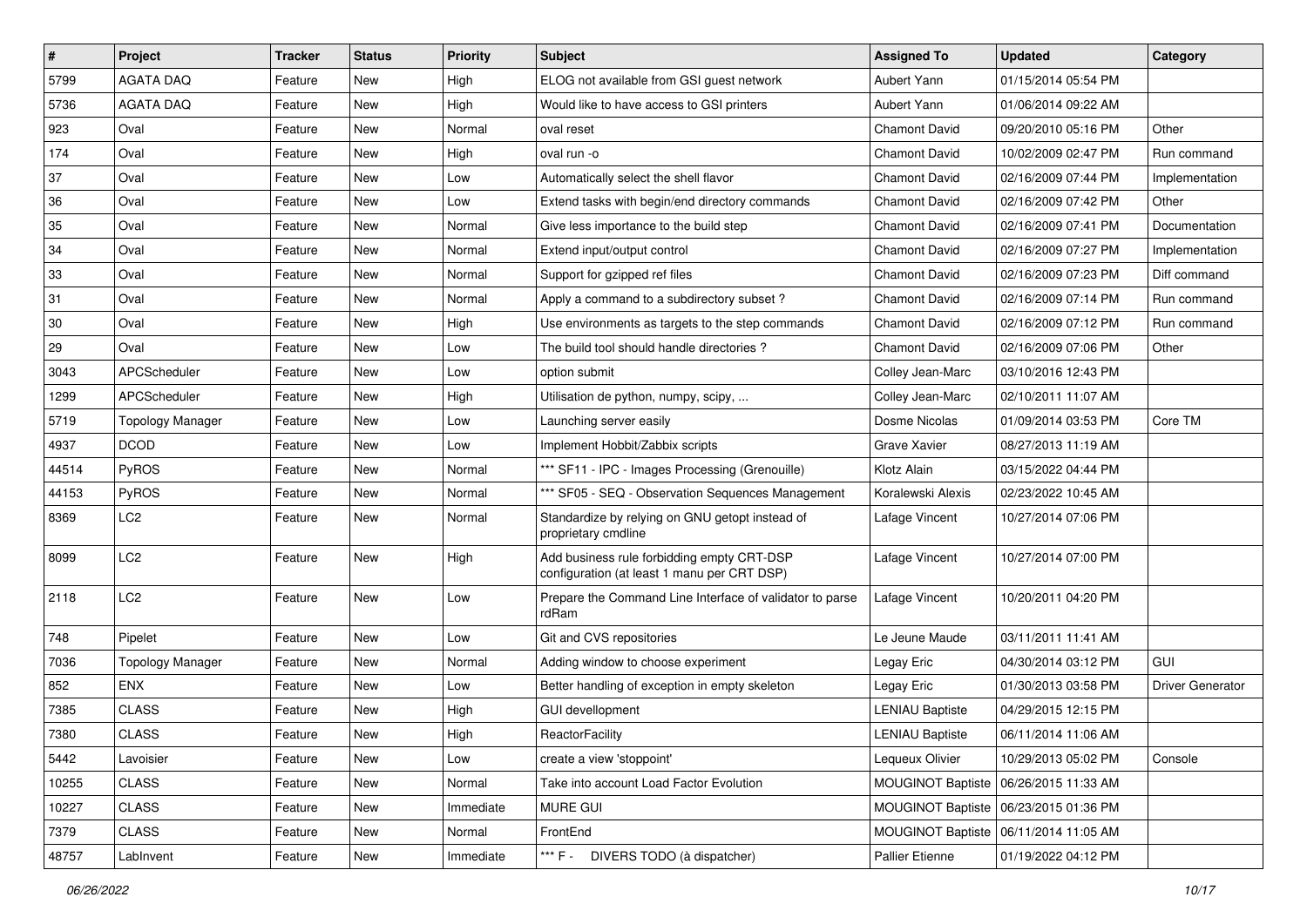| $\sharp$ | Project                  | <b>Tracker</b> | <b>Status</b> | <b>Priority</b> | <b>Subject</b>                                                                                | <b>Assigned To</b>       | <b>Updated</b>      | Category  |
|----------|--------------------------|----------------|---------------|-----------------|-----------------------------------------------------------------------------------------------|--------------------------|---------------------|-----------|
| 187      | RIsngCons                | Feature        | New           | Low             | Abort limit/delete/ack                                                                        | <b>Puel Mattieu</b>      | 10/07/2009 01:08 PM |           |
| 186      | RIsngCons                | Feature        | New           | Normal          | Flood limit                                                                                   | <b>Puel Mattieu</b>      | 10/07/2009 01:07 PM |           |
| 41294    | Lavoisier                | Feature        | New           | High            | add support for attribute @null in namespace<br>http://software.in2p3.fr/lavoisier/tables.xsd | Reynaud Sylvain          | 09/25/2020 03:38 PM | Engine    |
| 6864     | Lavoisier                | Feature        | New           | Low             | support IP v6 in adaptor IPAddressAuthenticator                                               | Schwarz Lionel           | 04/15/2014 02:11 PM | Adaptors  |
| 31881    | Narval Standalone        | Feature        | New           | Normal          | Logs de l'instance                                                                            | Théo Le Guen             | 04/24/2018 03:59 PM |           |
| 734      | Pipelet                  | Feature        | Assigned      | Low             | Rapport Latex                                                                                 | <b>Betoule Marc</b>      | 02/10/2011 11:52 PM | Engine    |
| 9335     | TReqS                    | Feature        | Assigned      | Normal          | SIGINT  TERM   HUP                                                                            | Chambon Bernard          | 05/06/2015 08:26 AM |           |
| 2431     | LC <sub>2</sub>          | Feature        | Assigned      | Normal          | Enforce stricter checks on startup precondition                                               | Lafage Vincent           | 02/03/2012 09:54 PM |           |
| 1255     | LC <sub>2</sub>          | Feature        | Assigned      | Low             | Provide proper Shared-Object name to libraries                                                | Lafage Vincent           | 01/17/2011 01:39 PM |           |
| 1254     | LC <sub>2</sub>          | Feature        | Assigned      | Low             | Add Tooltip for the three LC2 modes                                                           | Lafage Vincent           | 01/17/2011 01:34 PM |           |
| 1232     | LC <sub>2</sub>          | Feature        | Assigned      | Low             | Include parseCrocusVersion in the Crocus Thread                                               | Lafage Vincent           | 01/12/2011 12:18 AM |           |
| 1231     | LC <sub>2</sub>          | Feature        | Assigned      | Low             | Include boot in the Crocus Thread                                                             | Lafage Vincent           | 01/12/2011 12:16 AM |           |
| 1156     | LC <sub>2</sub>          | Feature        | Assigned      | High            | query Marc Status generation & validation options                                             | Lafage Vincent           | 12/07/2010 04:54 PM |           |
| 5725     | <b>Topology Manager</b>  | Feature        | Assigned      | High            | propagation of OFF status to the GTS tree                                                     | Ralet Damian             | 01/10/2014 05:25 PM |           |
| 5525     | Lavoisier                | Feature        | Assigned      | Low             | enable configuring trust-store with a directory                                               | Schwarz Lionel           | 11/19/2013 03:16 PM | Service   |
| 44154    | PyROS                    | Feature        | In progress   | Normal          | *** SF02 - SCP - Scientific Programs Management                                               |                          | 03/29/2022 09:17 AM |           |
| 44150    | PyROS                    | Feature        | In progress   | Normal          | *** SF01 - USR - Users, Roles, and Authorizations<br>Management                               |                          | 03/29/2022 09:14 AM |           |
| 8645     | ROD-DASHBOARD            | Feature        | In progress   | Normal          | ROD dashboard: only verify when closing ticket                                                |                          | 04/21/2021 12:52 PM | Dashboard |
| 416      | TReqS                    | Feature        | In progress   | Normal          | État drainé pour TReqS                                                                        |                          | 03/24/2015 04:04 PM |           |
| 7641     | KickSlot                 | Feature        | In progress   | Normal          | Procédure perte mot de passe                                                                  | <b>Flieller Cyril</b>    | 09/04/2014 02:55 PM |           |
| 7072     | <b>Topology Manager</b>  | Feature        | Feedback      | Normal          | name main detector                                                                            | Michelagnoli<br>Caterina | 05/12/2014 01:59 PM | GUI       |
| 36236    | IN2P3-Forge              | Support        | New           | High            | Synchronisation demandée pour un serveur Mercurial                                            |                          | 04/13/2021 09:07 AM |           |
| 35994    | IN2P3-Forge              | Support        | New           | Normal          | Synchronisation demandée pour un serveur Mercurial                                            |                          | 01/11/2019 03:10 PM |           |
| 16628    | CC-IN2P3                 | Support        | New           | Normal          | Sèche cheveux dans le vestiaire                                                               |                          | 01/12/2017 02:37 PM |           |
| 10065    | <b>CLASS</b>             | Support        | New           | Normal          | Multi-Threading in CLASS                                                                      |                          | 06/05/2015 11:30 AM |           |
| 9491     | JEM-EUSO                 | Support        | New           | Normal          | I need to access also to AWG Euso balloon documents                                           |                          | 03/18/2015 03:36 PM |           |
| 7041     | <b>Topology Manager</b>  | Support        | New           | Normal          | Sub repositories                                                                              |                          | 04/30/2014 03:52 PM |           |
| 5739     | <b>AGATA DAQ</b>         | Support        | New           | Low             | visu1 out                                                                                     |                          | 01/04/2014 01:46 PM |           |
| 5838     | AGATA DAQ                | Support        | New           | Normal          | /agatadisks                                                                                   | Aubert Yann              | 01/17/2014 06:07 PM |           |
| 5684     | AGATA DAQ                | Support        | New           | High            | Hard drive of anode                                                                           | Aubert Yann              | 01/06/2014 09:24 AM |           |
| 2109     | LPC Service Informatique | Support        | New           | Low             | imprimantes                                                                                   | Jammes Fabrice           | 10/19/2011 10:12 AM |           |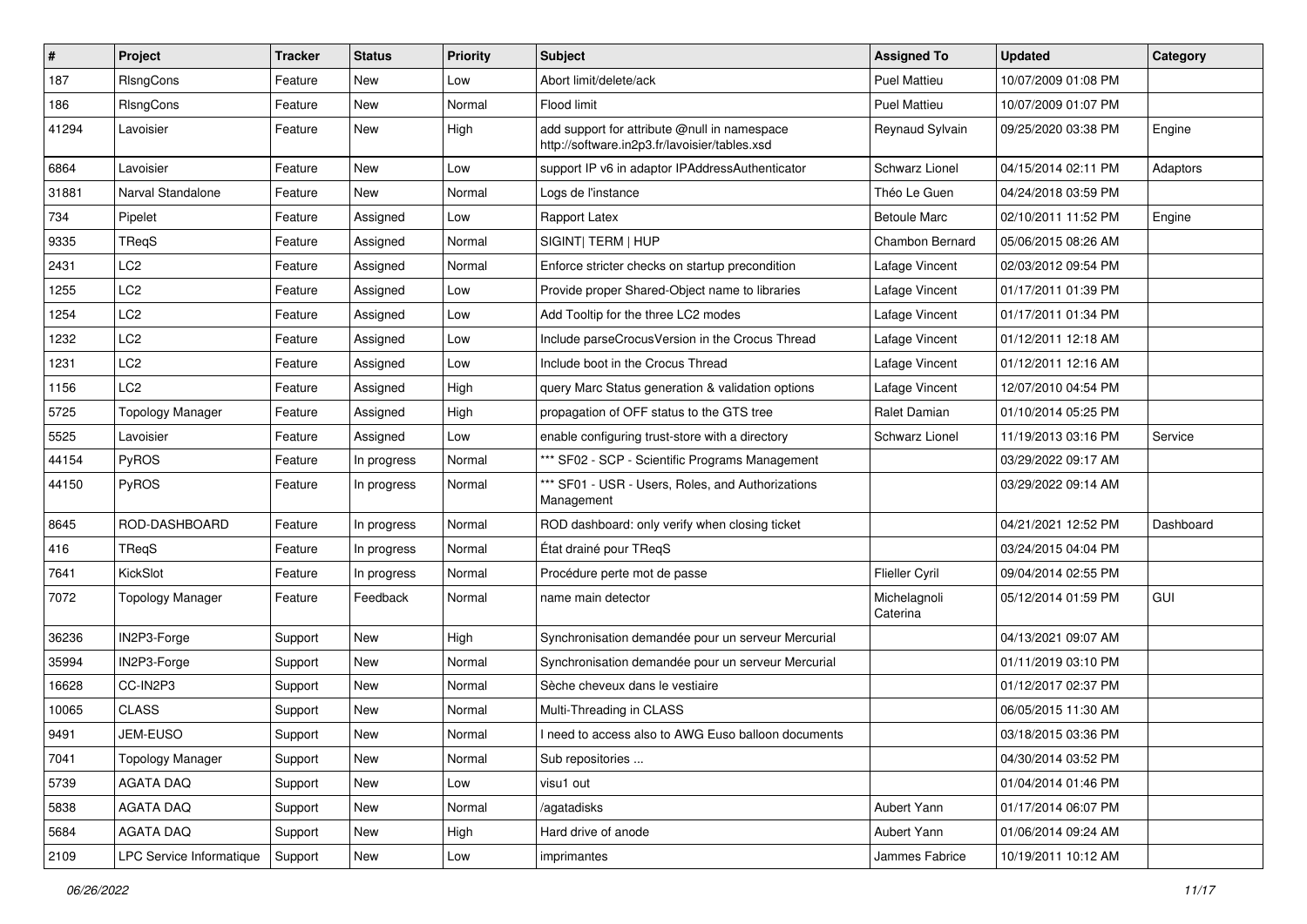| $\vert$ # | Project                 | <b>Tracker</b> | <b>Status</b> | <b>Priority</b> | Subject                                           | <b>Assigned To</b> | <b>Updated</b>      | Category                |
|-----------|-------------------------|----------------|---------------|-----------------|---------------------------------------------------|--------------------|---------------------|-------------------------|
| 5572      | <b>ENX</b>              | Support        | New           | Low             | Cleaning autorconf                                | Legay Eric         | 11/25/2013 03:23 PM | <b>Driver Generator</b> |
| 5431      | ENX                     | Support        | New           | Low             | Cleaning compilation chain                        | Legay Eric         | 10/29/2013 10:18 AM | <b>ENX Core</b>         |
| 660       | <b>ENX</b>              | Support        | New           | High            | Documentation                                     | Legay Eric         | 05/27/2010 10:55 AM | Documentation           |
| 5051      | Lavoisier               | Support        | New           | Normal          | Explain cache trigger workflow                    | Lequeux Olivier    | 09/13/2013 10:36 AM | Doc                     |
| 5710      | <b>ENX</b>              | Support        | Assigned      | Low             | Documentation - Named function                    | Dosme Nicolas      | 02/25/2014 04:58 PM |                         |
| 1258      | LC <sub>2</sub>         | Support        | Assigned      | Low             | Better report of mute FRT                         | Lafage Vincent     | 09/18/2012 06:15 PM |                         |
| 5590      | <b>SIMGRID</b>          | Support        | Assigned      | Normal          | Create msg_storage_management group in DOXYGEN ?! | Veyre Pierre       | 11/29/2013 10:20 AM |                         |
| 7039      | <b>Topology Manager</b> | Support        | Feedback      | Normal          | Updating doc                                      | Legay Eric         | 05/06/2014 01:32 PM | Core TM                 |
| 8327      | <b>AGATA DAQ</b>        | Support        | Feedback      | Normal          | Adding VAMOS configuration file                   | Saillant Frédéric  | 10/24/2014 01:05 PM | GCC                     |
| 51461     | <b>GRAND</b>            | Task           | New           | Normal          | WP 4.4: pipeline simulation                       |                    | 06/24/2022 03:13 PM | soft simu               |
| 51444     | <b>GRAND</b>            | Task           | New           | Normal          | WP 3.5: infra documentation                       |                    | 06/24/2022 01:50 PM | infra soft              |
| 51442     | <b>GRAND</b>            | Task           | New           | Normal          | WP 4.3: workflow and scheduler                    |                    | 06/24/2022 03:03 PM | infra soft              |
| 49944     | <b>GRAND</b>            | Task           | New           | Normal          | WP 10.3: data analysis                            |                    | 03/18/2022 04:45 PM |                         |
| 49943     | <b>GRAND</b>            | Task           | New           | Normal          | WP 10.2: data taking                              |                    | 03/18/2022 04:45 PM |                         |
| 49942     | <b>GRAND</b>            | Task           | New           | Normal          | WP 10.1: deployment                               |                    | 03/18/2022 04:45 PM |                         |
| 49941     | <b>GRAND</b>            | Task           | New           | Normal          | WP 10: GP 300 setup                               |                    | 03/18/2022 04:45 PM |                         |
| 49940     | <b>GRAND</b>            | Task           | New           | Normal          | WP 9.5: data analysis                             |                    | 03/18/2022 03:35 PM |                         |
| 49939     | GRAND                   | Task           | New           | Normal          | WP 9.4: data taking                               |                    | 06/23/2022 08:19 PM |                         |
| 49938     | <b>GRAND</b>            | Task           | New           | Normal          | WP 9.3: deployment commissioning                  |                    | 03/18/2022 03:27 PM |                         |
| 49937     | <b>GRAND</b>            | Task           | New           | Normal          | WP 9.2: production detector adaptation            |                    | 03/18/2022 03:32 PM |                         |
| 49936     | <b>GRAND</b>            | Task           | New           | Normal          | WP 9.1: detector design adaptation                |                    | 03/21/2022 03:18 PM |                         |
| 49935     | <b>GRAND</b>            | Task           | New           | Normal          | WP 9: Nançay setup                                |                    | 03/18/2022 12:20 AM |                         |
| 49934     | <b>GRAND</b>            | Task           | New           | Normal          | WP 8.3: trigger evaluation                        |                    | 03/21/2022 10:28 AM |                         |
| 49933     | <b>GRAND</b>            | Task           | New           | Normal          | WP 8.2: final reconstruction                      |                    | 03/18/2022 04:39 PM |                         |
| 49932     | <b>GRAND</b>            | Task           | New           | Normal          | WP 8.1: SLT info definition                       |                    | 03/18/2022 04:39 PM |                         |
| 49931     | <b>GRAND</b>            | Task           | New           | Normal          | WP 8: data reconstruction study                   |                    | 03/21/2022 10:28 AM |                         |
| 49930     | <b>GRAND</b>            | Task           | New           | Normal          | WP 7: second level trigger (SLT)                  |                    | 03/21/2022 10:28 AM |                         |
| 49929     | <b>GRAND</b>            | Task           | New           | Normal          | WP 6.4: frontend implementation                   |                    | 04/14/2022 02:24 PM |                         |
| 49928     | <b>GRAND</b>            | Task           | New           | Normal          | WP 6.3: testbench                                 |                    | 06/24/2022 12:58 PM |                         |
| 49927     | <b>GRAND</b>            | Task           | New           | Normal          | WP 6.2: analytical method                         |                    | 06/24/2022 12:41 PM |                         |
| 49926     | GRAND                   | Task           | New           | Normal          | WP 6.1: neuronal network method                   |                    | 03/21/2022 01:40 PM |                         |
| 49925     | <b>GRAND</b>            | Task           | New           | Normal          | WP 6: first level trigger (FLT)                   |                    | 03/21/2022 10:28 AM |                         |
| 49924     | <b>GRAND</b>            | Task           | New           | Normal          | WP 5.2: noise event selection                     |                    | 03/18/2022 05:13 PM |                         |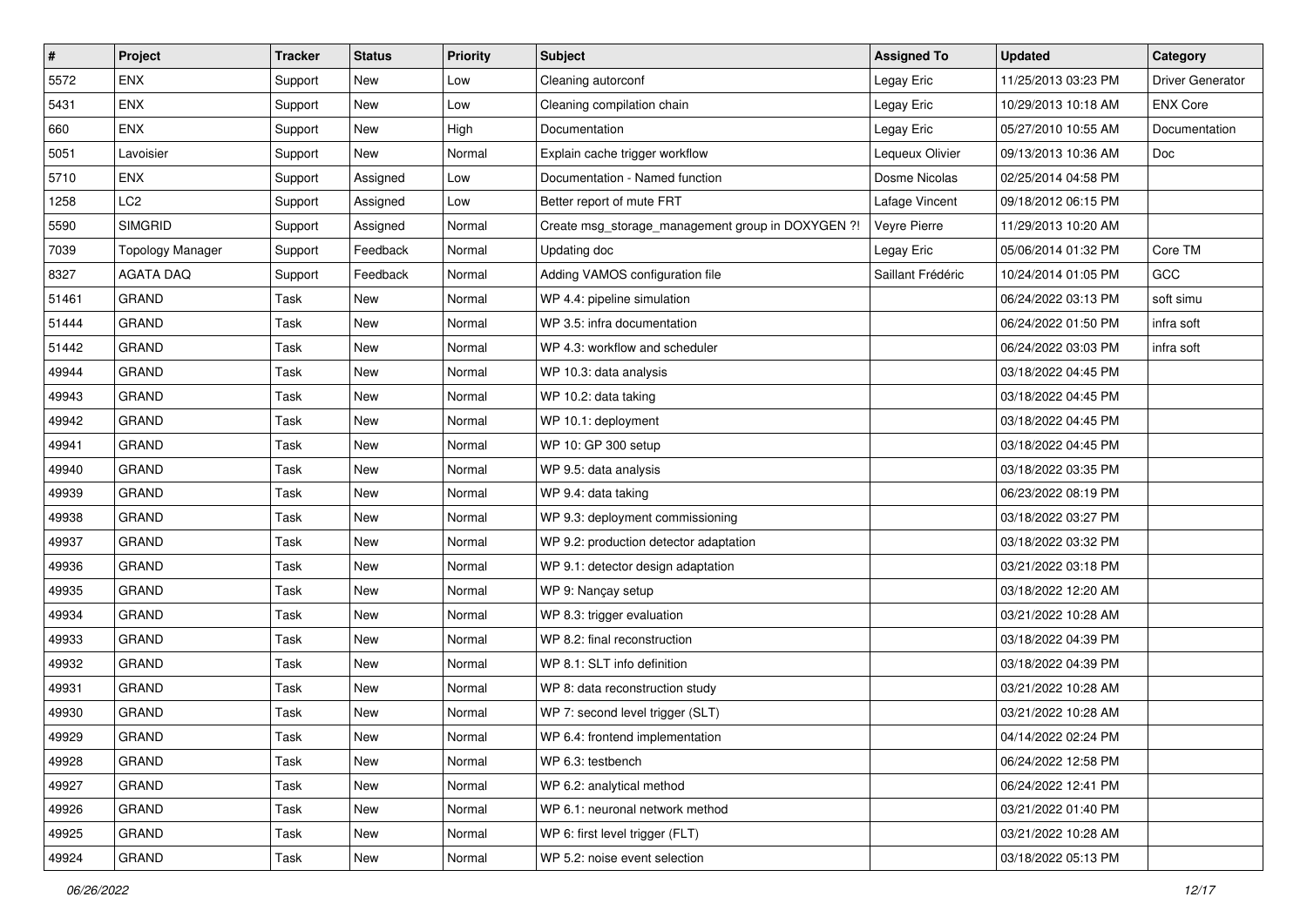| $\vert$ # | Project      | <b>Tracker</b> | <b>Status</b> | <b>Priority</b> | <b>Subject</b>                                                                 | <b>Assigned To</b> | <b>Updated</b>      | Category |
|-----------|--------------|----------------|---------------|-----------------|--------------------------------------------------------------------------------|--------------------|---------------------|----------|
| 49923     | <b>GRAND</b> | Task           | New           | Normal          | WP 5.5: EAS selection                                                          |                    | 03/18/2022 05:13 PM |          |
| 49922     | <b>GRAND</b> | Task           | New           | Normal          | WP 5.4: reconstruction                                                         |                    | 03/18/2022 05:13 PM |          |
| 49921     | <b>GRAND</b> | Task           | New           | Normal          | WP 5.3: calibration                                                            |                    | 03/18/2022 05:13 PM |          |
| 49919     | <b>GRAND</b> | Task           | New           | Normal          | WP 5.1: data taking                                                            |                    | 03/18/2022 05:13 PM |          |
| 49918     | <b>GRAND</b> | Task           | New           | Normal          | WP 5: GP 13/100 experimental DB analysis                                       |                    | 03/18/2022 05:13 PM |          |
| 49917     | <b>GRAND</b> | Task           | New           | Normal          | WP 4.2: validation                                                             |                    | 03/18/2022 03:08 PM |          |
| 49916     | <b>GRAND</b> | Task           | New           | Normal          | WP 4.1: production, storing & management                                       |                    | 03/18/2022 03:06 PM |          |
| 49915     | <b>GRAND</b> | Task           | New           | Normal          | WP 4: Creating GRAND simulation                                                |                    | 03/18/2022 12:20 AM |          |
| 49914     | <b>GRAND</b> | Task           | New           | Normal          | WP 3.4: code distribution, software env.                                       |                    | 06/24/2022 01:41 PM |          |
| 49912     | <b>GRAND</b> | Task           | New           | Normal          | WP 3.3: manage software infra : CI, quality, DB engine                         |                    | 03/18/2022 03:03 PM |          |
| 49911     | <b>GRAND</b> | Task           | New           | Normal          | WP 3.2: calibration monotoring DB                                              |                    | 03/18/2022 05:13 PM |          |
| 49910     | <b>GRAND</b> | Task           | New           | Normal          | WP 3.1: manage data event DB                                                   |                    | 06/24/2022 01:55 PM |          |
| 49909     | <b>GRAND</b> | Task           | New           | Normal          | WP 3: software infra and database                                              |                    | 06/24/2022 01:48 PM |          |
| 49906     | <b>GRAND</b> | Task           | New           | Normal          | WP 1.1: finance                                                                |                    | 03/18/2022 05:13 PM |          |
| 49905     | <b>GRAND</b> | Task           | New           | Normal          | WP 1: GRAND management                                                         |                    | 03/18/2022 05:13 PM |          |
| 49904     | <b>GRAND</b> | Task           | New           | Normal          | WP 2.9: detector monotoring                                                    |                    | 03/18/2022 05:13 PM |          |
| 49903     | <b>GRAND</b> | Task           | New           | Normal          | WP 2.8: detector calibration                                                   |                    | 03/18/2022 05:13 PM |          |
| 49901     | <b>GRAND</b> | Task           | New           | Normal          | WP 2.6: common tools                                                           |                    | 03/18/2022 05:13 PM |          |
| 49900     | <b>GRAND</b> | Task           | New           | Normal          | WP 2.5: reconstruction method                                                  |                    | 03/18/2022 02:57 PM |          |
| 49899     | <b>GRAND</b> | Task           | New           | Normal          | WP 2.4: antenna network simulation                                             |                    | 06/24/2022 02:48 PM |          |
| 49898     | <b>GRAND</b> | Task           | New           | Normal          | WP 2.3: unit detector modeling and coding                                      |                    | 06/24/2022 02:11 PM |          |
| 49897     | <b>GRAND</b> | Task           | New           | Normal          | WP 2.2: input output format fie                                                |                    | 03/18/2022 12:22 AM |          |
| 49896     | <b>GRAND</b> | Task           | New           | Normal          | WP 2.1: software architecture and optimization                                 |                    | 03/18/2022 05:13 PM |          |
| 49895     | <b>GRAND</b> | Task           | <b>New</b>    | Normal          | WP 2: GRANDLIB modelization and software                                       |                    | 06/24/2022 02:48 PM |          |
| 49890     | PyROS        | Task           | New           | Normal          | Global Start & Stop (safe)                                                     |                    | 03/16/2022 04:52 PM |          |
| 49889     | PyROS        | Task           | New           | Normal          | Backup                                                                         |                    | 03/16/2022 04:49 PM |          |
| 49888     | PyROS        | Task           | New           | Normal          | Firewall                                                                       |                    | 03/16/2022 04:48 PM |          |
| 49887     | PyROS        | Task           | New           | Normal          | Hardware                                                                       |                    | 03/16/2022 04:47 PM |          |
| 49886     | PyROS        | Task           | New           | Normal          | System watch (Nagios, )                                                        |                    | 03/16/2022 04:47 PM |          |
| 49885     | PyROS        | Task           | New           | Normal          | Network                                                                        |                    | 03/16/2022 04:46 PM |          |
| 49878     | PyROS        | Task           | New           | Normal          | SF02-SCP integration - Lancement auto de l'agent de<br>gestion du SP lifecycle |                    | 03/16/2022 10:37 AM |          |
| 49876     | PyROS        | Task           | New           | Normal          | Guitastro integration                                                          |                    | 03/16/2022 07:28 AM |          |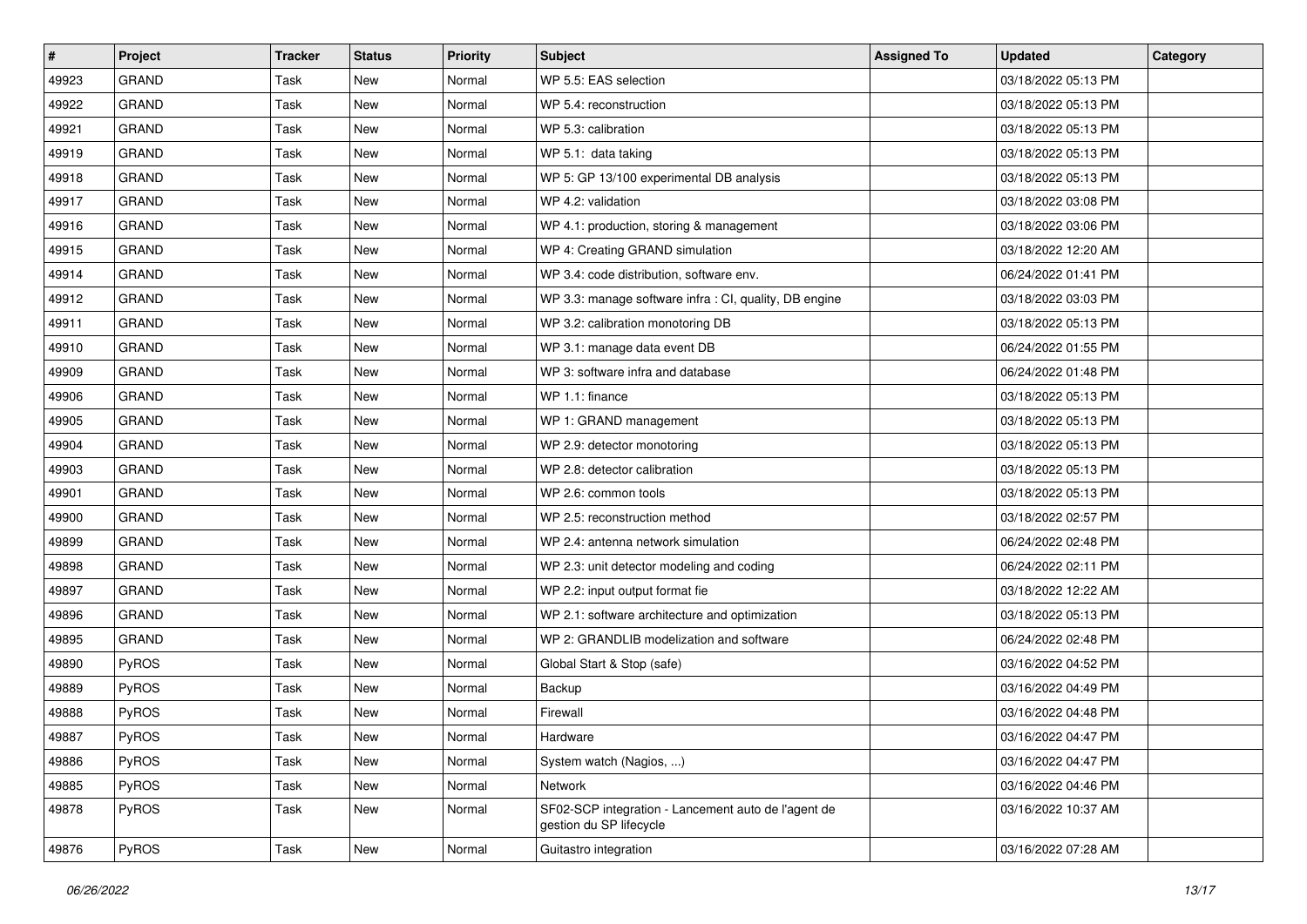| $\sharp$ | Project      | <b>Tracker</b> | <b>Status</b> | <b>Priority</b> | <b>Subject</b>                                                                                                                           | <b>Assigned To</b> | <b>Updated</b>      | Category |
|----------|--------------|----------------|---------------|-----------------|------------------------------------------------------------------------------------------------------------------------------------------|--------------------|---------------------|----------|
| 49875    | <b>PyROS</b> | Task           | <b>New</b>    | Normal          | (classic) Installation Guitastro & dependencies                                                                                          |                    | 03/16/2022 07:27 AM |          |
| 49874    | PyROS        | Task           | <b>New</b>    | Normal          | (docker) Installation Guitastro & dependencies                                                                                           |                    | 03/16/2022 07:26 AM |          |
| 49872    | <b>PyROS</b> | Task           | <b>New</b>    | Normal          | Restauration de la config par défaut                                                                                                     |                    | 03/15/2022 11:10 PM |          |
| 49871    | PyROS        | Task           | <b>New</b>    | Normal          | Config par défaut (à définir)                                                                                                            |                    | 03/15/2022 11:11 PM |          |
| 49870    | PyROS        | Task           | <b>New</b>    | Normal          | Config générale : logo, pagination, couleurs, options<br>générales, options par feature,                                                 |                    | 03/15/2022 11:11 PM |          |
| 49543    | PyROS        | Task           | <b>New</b>    | Normal          | Users View (list & 1)                                                                                                                    |                    | 02/23/2022 06:06 PM |          |
| 49253    | PyROS        | Task           | <b>New</b>    | Normal          | READ 1 & list                                                                                                                            |                    | 02/21/2022 03:21 PM |          |
| 49252    | PyROS        | Task           | <b>New</b>    | Normal          | <b>WEB FORM</b>                                                                                                                          |                    | 02/17/2022 01:59 PM |          |
| 49250    | PyROS        | Task           | <b>New</b>    | Normal          | <b>CREATE/UPDATE Sequence</b>                                                                                                            |                    | 02/23/2022 12:02 PM |          |
| 49247    | <b>PyROS</b> | Task           | New           | Normal          | State diagram (doc)                                                                                                                      |                    | 02/03/2022 09:34 AM |          |
| 49246    | PyROS        | Task           | <b>New</b>    | Normal          | Sequence Lifecycle (status)                                                                                                              |                    | 02/03/2022 09:34 AM |          |
| 49210    | PyROS        | Task           | <b>New</b>    | Normal          | <b>CONFIGURATION GENERALE</b>                                                                                                            |                    | 03/15/2022 11:11 PM |          |
| 49157    | PyROS        | Task           | <b>New</b>    | Normal          | Super Super Agent qui surveille l'ensemble des super<br>agents sur chaque noeud (?)                                                      |                    | 01/31/2022 12:12 PM |          |
| 49156    | PyROS        | Task           | <b>New</b>    | Normal          | Super Agent qui démarre et stoppe les autres agents, et<br>surveille leur bonne santé (les relance si besoin) => sur<br>chaque noeud (?) |                    | 01/31/2022 12:12 PM |          |
| 49155    | <b>PyROS</b> | Task           | <b>New</b>    | Normal          | Architecture décentralisée en plusieurs noeuds<br>(communication via BD)                                                                 |                    | 01/31/2022 12:09 PM |          |
| 49152    | PyROS        | Task           | <b>New</b>    | Normal          | RUN/EXEC - Start & Stop software (et Agents)                                                                                             |                    | 05/24/2022 02:55 PM |          |
| 49151    | <b>PyROS</b> | Task           | <b>New</b>    | Normal          | Script central (pyros.py)                                                                                                                |                    | 01/31/2022 11:36 AM |          |
| 49149    | PyROS        | Task           | New           | High            | SCRIPT RUN (PYROS/pyros.py) (uniquement pour la<br>partie execution)                                                                     |                    | 05/24/2022 02:55 PM |          |
| 49136    | <b>PyROS</b> | Task           | <b>New</b>    | Normal          | GF04-SECU - Logging integration                                                                                                          |                    | 01/29/2022 12:54 AM |          |
| 49135    | PyROS        | Task           | <b>New</b>    | Normal          | SF15-SST integration                                                                                                                     |                    | 01/29/2022 12:48 AM |          |
| 49134    | PyROS        | Task           | <b>New</b>    | Normal          | SF14-OBC integration                                                                                                                     |                    | 01/29/2022 12:52 AM |          |
| 49133    | PyROS        | Task           | New           | Normal          | SF13-IAF integration                                                                                                                     |                    | 01/29/2022 12:47 AM |          |
| 49132    | PyROS        | Task           | New           | Normal          | SF12-IAN integration                                                                                                                     |                    | 01/29/2022 12:48 AM |          |
| 49131    | PyROS        | Task           | New           | Normal          | SF11-IPC integration                                                                                                                     |                    | 01/29/2022 12:46 AM |          |
| 49130    | PyROS        | Task           | <b>New</b>    | Normal          | SF10-CAL integration                                                                                                                     |                    | 01/29/2022 12:46 AM |          |
| 49129    | PyROS        | Task           | New           | Normal          | SF09-CMC integration                                                                                                                     |                    | 01/29/2022 12:46 AM |          |
| 49128    | PyROS        | Task           | New           | Normal          | SF08-EXE integration                                                                                                                     |                    | 01/29/2022 12:45 AM |          |
| 49127    | PyROS        | Task           | New           | Normal          | SF07-PLN integration                                                                                                                     |                    | 01/29/2022 12:45 AM |          |
| 49126    | PyROS        | Task           | New           | Normal          | SF06-ALR integration                                                                                                                     |                    | 01/29/2022 12:45 AM |          |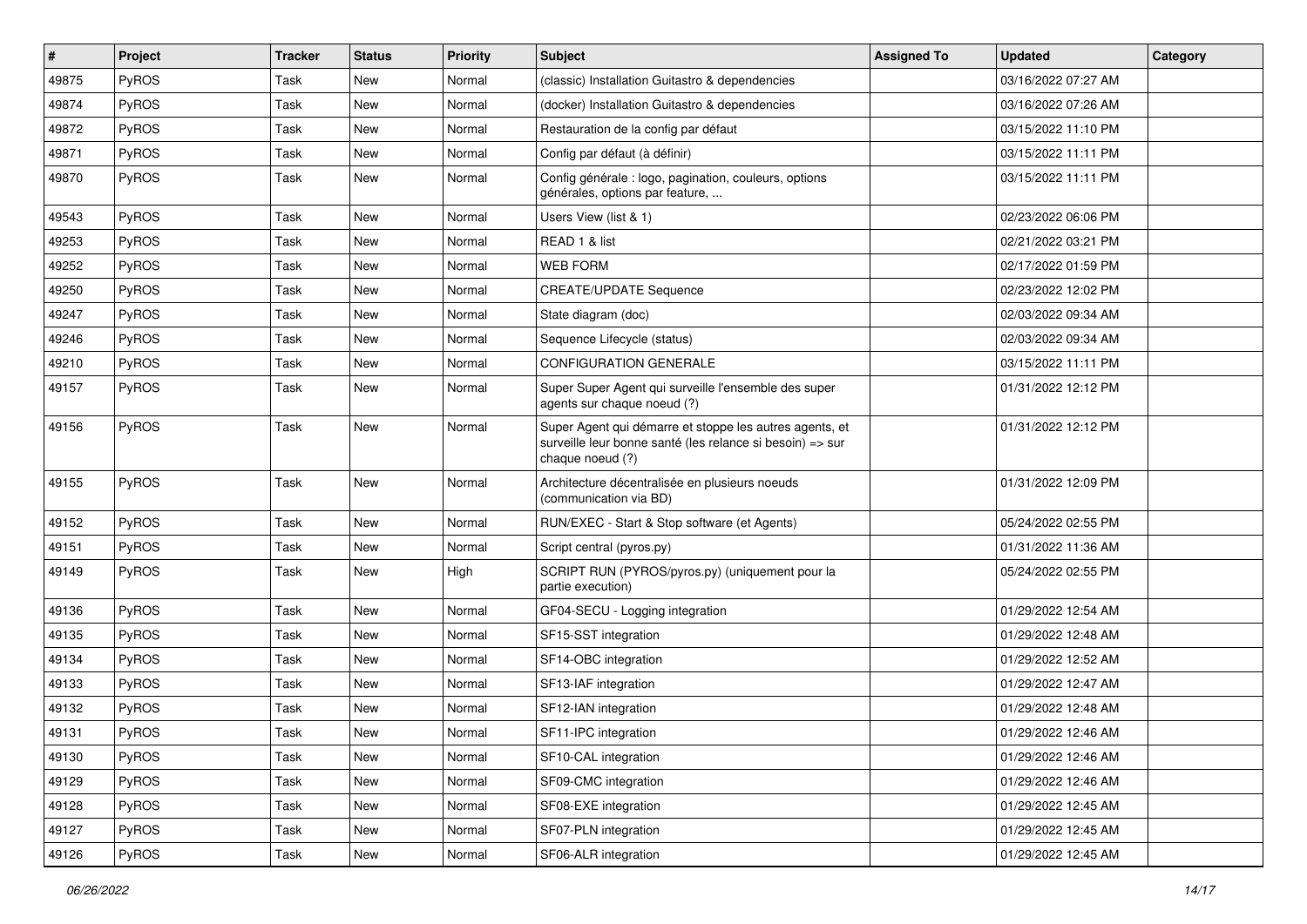| $\vert$ # | Project   | <b>Tracker</b> | <b>Status</b> | <b>Priority</b> | Subject                                                                                          | <b>Assigned To</b> | <b>Updated</b>      | Category |
|-----------|-----------|----------------|---------------|-----------------|--------------------------------------------------------------------------------------------------|--------------------|---------------------|----------|
| 49125     | PyROS     | Task           | <b>New</b>    | Normal          | SF05-SEQ integration                                                                             |                    | 03/15/2022 11:03 PM |          |
| 49124     | PyROS     | Task           | <b>New</b>    | Normal          | SF04-SPV integration                                                                             |                    | 01/29/2022 12:44 AM |          |
| 49123     | PyROS     | Task           | <b>New</b>    | Normal          | SF03-ENV integration                                                                             |                    | 01/29/2022 12:50 AM |          |
| 49122     | PyROS     | Task           | New           | Normal          | SF02-SCP integration                                                                             |                    | 01/29/2022 12:50 AM |          |
| 49121     | PyROS     | Task           | <b>New</b>    | Normal          | SF01-USR integration                                                                             |                    | 01/29/2022 12:50 AM |          |
| 49120     | PyROS     | Task           | New           | Normal          | General Design (structure, design, responsive, CSS)                                              |                    | 01/29/2022 12:50 AM |          |
| 48307     | PyROS     | Task           | <b>New</b>    | Normal          | Send, Receive, and Process Commands (Agent <=><br>Agent)                                         |                    | 12/14/2021 02:57 PM |          |
| 48290     | PyROS     | Task           | <b>New</b>    | Normal          | Auto mode                                                                                        |                    | 12/14/2021 12:35 PM |          |
| 48289     | PyROS     | Task           | New           | Normal          | Entity (AgentDevice class)                                                                       |                    | 12/14/2021 12:32 PM |          |
| 48288     | PyROS     | Task           | <b>New</b>    | Normal          | Entity (DeviceController class)                                                                  |                    | 12/14/2021 12:31 PM |          |
| 48287     | PyROS     | Task           | New           | Normal          | cRuD (only Read & Delete) - View (& Kill) currently running<br>Agents                            |                    | 12/14/2021 12:26 PM |          |
| 48286     | PyROS     | Task           | New           | Normal          | Lancement auto et gestion des éventuels AgentDevices<br>associés                                 |                    | 12/14/2021 12:22 PM |          |
| 48285     | PyROS     | Task           | New           | Normal          | Lancement auto et gestion du DeviceController associé                                            |                    | 12/14/2021 12:22 PM |          |
| 48284     | PyROS     | Task           | New           | Normal          | Lancement auto et gestion des Components associés (qui<br>sont aussi des DeviceController)       |                    | 12/14/2021 12:20 PM |          |
| 48280     | PyROS     | Task           | New           | Normal          | Agent dérivé de l'Agent général (ex: AgentA, AgentB,<br>AgentC, ou AgentM pour le envmonitoring) |                    | 12/14/2021 03:00 PM |          |
| 48279     | PyROS     | Task           | <b>New</b>    | Normal          | General LOGGING (fichiers texte, écran en mode debug)                                            |                    | 03/16/2022 04:45 PM |          |
| 48278     | PyROS     | Task           | New           | High            | AGENT général (dont dépendent tous les agents et<br>AgentDevices)                                |                    | 01/29/2022 01:05 AM |          |
| 48276     | PyROS     | Task           | New           | Normal          | Scripts d'installation docker                                                                    |                    | 12/14/2021 11:44 AM |          |
| 48275     | PyROS     | Task           | New           | Normal          | version PROD TNC Nouvelle Calédonie - instance docker<br>de production sur site final            |                    | 12/14/2021 11:42 AM |          |
| 48274     | PyROS     | Task           | New           | Normal          | version TEST TNC France - instance docker de test en<br>France                                   |                    | 12/14/2021 11:42 AM |          |
| 48273     | PyROS     | Task           | New           | Normal          | version DEV guitalens - instance docker sur serveur<br>guitalens                                 |                    | 12/14/2021 11:46 AM |          |
| 48271     | PyROS     | <b>Task</b>    | New           | High            | CLASSIC installation (with venv)                                                                 |                    | 03/16/2022 07:27 AM |          |
| 48270     | PyROS     | Task           | New           | Normal          | SCRIPT INSTALL/UPDATE (PYROS/pyros.py)<br>(uniquement pour la partie install & update)           |                    | 02/23/2022 05:57 PM |          |
| 48223     | LabInvent | Task           | New           | Normal          | instance perso (docker)                                                                          |                    | 12/13/2021 11:08 AM |          |
| 48222     | LabInvent | Task           | New           | Normal          | (NEW func) Gérer Suivi d'un User                                                                 |                    | 12/13/2021 10:39 AM |          |
| 48005     | LabInvent | Task           | New           | Normal          | <b>Bugfix toutes les Deprecated Errors</b>                                                       |                    | 12/06/2021 02:37 PM |          |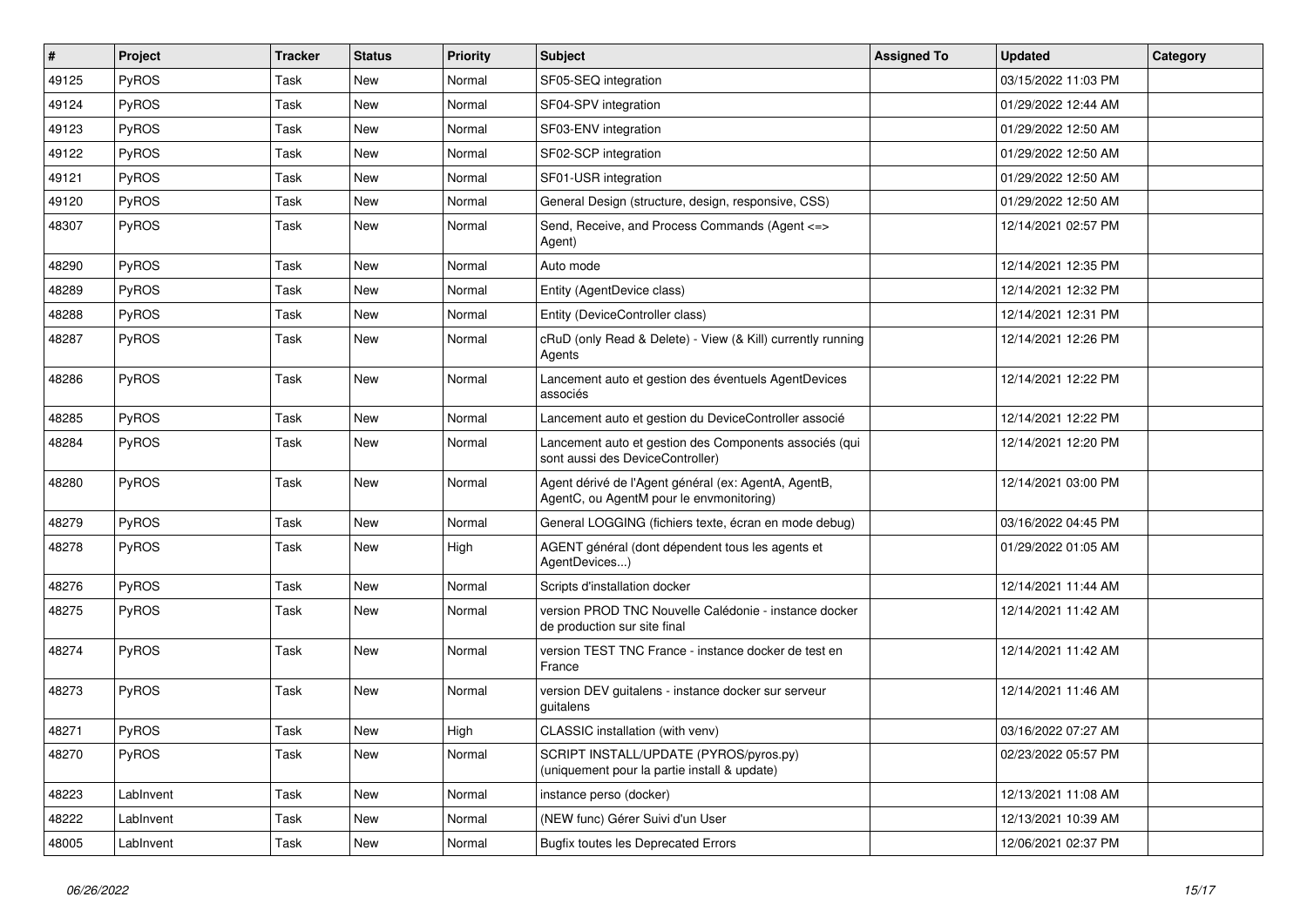| $\vert$ # | Project   | <b>Tracker</b> | <b>Status</b> | <b>Priority</b> | <b>Subject</b>                                                                            | <b>Assigned To</b> | <b>Updated</b>      | Category |
|-----------|-----------|----------------|---------------|-----------------|-------------------------------------------------------------------------------------------|--------------------|---------------------|----------|
| 47966     | LabInvent | Task           | New           | Normal          | Ajouter test Commande (avec devis joint)                                                  |                    | 11/30/2021 04:17 PM |          |
| 47962     | LabInvent | Task           | <b>New</b>    | Urgent          | (IRAP only) re-install inventirap avec php7                                               |                    | 11/30/2021 03:17 PM |          |
| 47960     | LabInvent | Task           | New           | Immediate       | <b>CHAMPS</b>                                                                             |                    | 01/19/2022 03:51 PM |          |
| 47959     | LabInvent | Task           | <b>New</b>    | Normal          | *** F - ENTITY - Fournisseurs                                                             |                    | 11/30/2021 12:57 PM |          |
| 47958     | LabInvent | Task           | <b>New</b>    | Normal          | delete (generic)                                                                          |                    | 11/30/2021 12:47 PM |          |
| 47954     | LabInvent | Task           | <b>New</b>    | Normal          | 1 - CREATED                                                                               |                    | 11/30/2021 01:27 PM |          |
| 47953     | LabInvent | Task           | New           | Normal          | 2a - TOBEORDERED (optionnel)                                                              |                    | 11/30/2021 01:27 PM |          |
| 47952     | LabInvent | Task           | <b>New</b>    | High            | Ecran d'accueil à restructurer                                                            |                    | 11/30/2021 03:43 PM |          |
| 47950     | LabInvent | Task           | New           | Normal          | DB complète à mettre à jour                                                               |                    | 11/30/2021 12:26 PM |          |
| 47947     | LabInvent | Task           | <b>New</b>    | High            | docker only                                                                               |                    | 12/13/2021 11:07 AM |          |
| 47946     | LabInvent | Task           | New           | Normal          | classic only                                                                              |                    | 12/03/2021 09:50 AM |          |
| 47945     | LabInvent | Task           | New           | Normal          | <b>ALL</b>                                                                                |                    | 11/30/2021 12:23 PM |          |
| 47942     | LabInvent | Task           | New           | High            | index (generic)                                                                           |                    | 11/30/2021 03:48 PM |          |
| 47937     | LabInvent | Task           | New           | High            | Read (index & view) (generic ?)                                                           |                    | 11/30/2021 03:48 PM |          |
| 47936     | LabInvent | Task           | New           | High            | 3-4 - TBO & ARCHIVED                                                                      |                    | 11/30/2021 03:43 PM |          |
| 47935     | LabInvent | Task           | New           | Normal          | 2b - VALIDATED                                                                            |                    | 11/30/2021 01:27 PM |          |
| 47934     | LabInvent | Task           | <b>New</b>    | High            | LIFECYCLE (Status) : CREATED => (TBO) =><br>VALIDATED => TBA => ARCHIVED                  |                    | 11/30/2021 03:43 PM |          |
| 47930     | LabInvent | Task           | New           | Normal          | *** F - ENTITY - QrCode                                                                   |                    | 11/30/2021 01:26 PM |          |
| 47927     | LabInvent | Task           | <b>New</b>    | High            | A gérer via fichier conf YAML                                                             |                    | 11/30/2021 03:47 PM |          |
| 47926     | LabInvent | Task           | New           | High            | Instance DEMO docker - à installer sur hyp2 puis sur VM<br>pweb3                          |                    | 12/13/2021 11:07 AM |          |
| 47925     | LabInvent | Task           | New           | Normal          | (après cakephp v4) Passer à Php 8                                                         |                    | 11/30/2021 11:48 AM |          |
| 47924     | LabInvent | Task           | New           | Normal          | (après 3.9) Passer à v4                                                                   |                    | 11/30/2021 11:48 AM |          |
| 47922     | LabInvent | Task           | New           | Immediate       | Passer directement à v3.LAST (3.10.1)                                                     |                    | 12/02/2021 04:45 PM |          |
| 47914     | LabInvent | Task           | New           | High            | index (generic)                                                                           |                    | 11/30/2021 03:50 PM |          |
| 47913     | LabInvent | Task           | <b>New</b>    | Normal          | ROLES (profils)                                                                           |                    | 11/30/2021 01:39 PM |          |
| 47912     | LabInvent | Task           | New           | High            | (VUE) Elements et Helper                                                                  |                    | 11/30/2021 03:51 PM |          |
| 47911     | LabInvent | Task           | <b>New</b>    | Normal          | Create/Update (add edit generic)                                                          |                    | 11/30/2021 11:04 AM |          |
| 47907     | LabInvent | Task           | <b>New</b>    | Normal          | *** F - Config YAML (champs materiels) : champs<br>obligatoires, recommandés, ou readonly |                    | 11/30/2021 01:25 PM |          |
| 47906     | LabInvent | Task           | New           | Urgent          | Champs virtuels                                                                           |                    | 11/30/2021 03:50 PM |          |
| 47905     | LabInvent | Task           | <b>New</b>    | Urgent          | Read (index & view) (generic)                                                             |                    | 12/01/2021 11:21 AM |          |